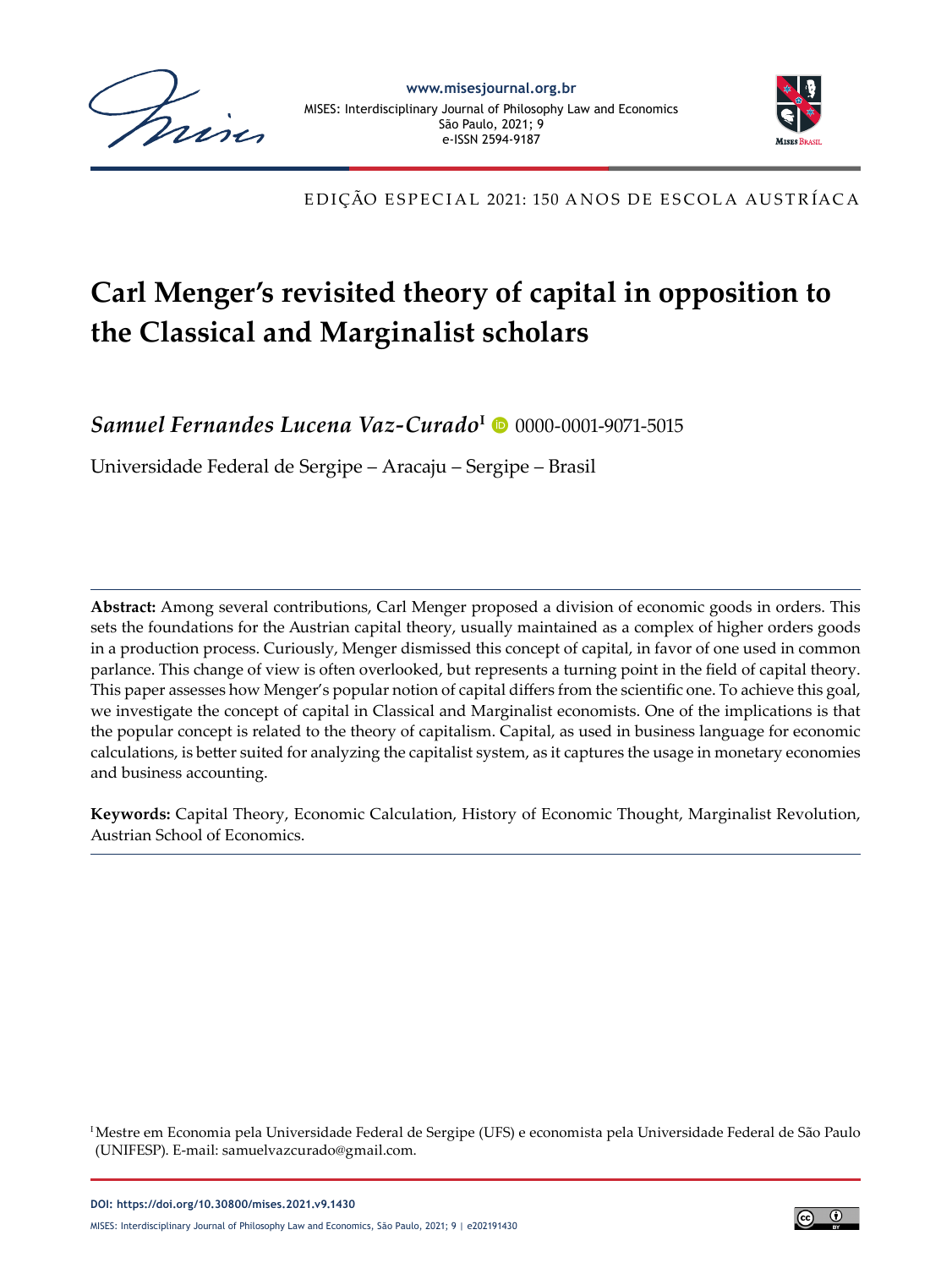# **La teoría revisada del capital de Carl Menger en oposición a los académicos clásicos y marginalistas**

**Resumen:** Entre sus diversas contribuciones, Carl Menger propuso una división de los bienes económicos en órdenes. Esto sienta las bases de la teoría del capital austriaca, que generalmente se mantuvo como un complejo de bienes de orden superior en un proceso de producción. Curiosamente, Menger descartó este concepto de capital, y favoreció uno usado en la jerga común. Este cambio de visión suele pasarse por alto, pero representa un punto de inflexión en el campo de la teoría del capital. Este artículo evalúa en qué se diferencia la noción popular de capital de Menger de la científica. Para lograr este objetivo, investigamos el concepto de capital en economistas clásicos y marginalistas. Una de las implicaciones es que el concepto popular está relacionado con la teoría del capitalismo. El capital, tal como se usa en el lenguaje comercial para los cálculos económicos, es más adecuado para analizar el sistema capitalista, ya que captura el uso en las economías monetarias y la contabilidad empresarial.

**Palabras Clave**: Teoría del Capital, Cálculo Económico, Historia del Pensamiento Económico, Revolución Marginalista, Escuela Austriaca de Economía.

# **A teoria revisada de capital de Carl Menger em oposição aos acadêmicos clássicos e marginalistas**

**Resumo:** Entre outras contribuições, Carl Menger propôs uma divisão dos bens econômicos em ordens. Isso lançou as bases da teoria austríaca do capital, que se manteve como um complexo de bens de ordem superior em um processo de produção. Curiosamente, Menger descartou esse conceito de capital, e favoreceu outro usado na linguagem comum. Essa mudança de visão é frequentemente negligenciada, porém, representa um ponto de inversão no campo da teoria do capital. Esse artigo avalia como a noção popular de capital de Menger difere da visão científica. Nesse intento, investigamos o conceito de capital nos economistas clássicos e marginalistas. Uma das implicações é que o conceito popular está relacionado à teoria do capitalismo. O capital, tal qual usado na linguagem empresarial para os cálculos econômicos, é mais adequado para analisar o sistema capitalista, já que captura o uso nas economias monetárias e na contabilidade empresarial.

**Palavras-chave:** Teoria do Capital, Cálculo Econômico, História do Pensamento Econômico, Revolução Marginalista, Escola Austríaca de Economia.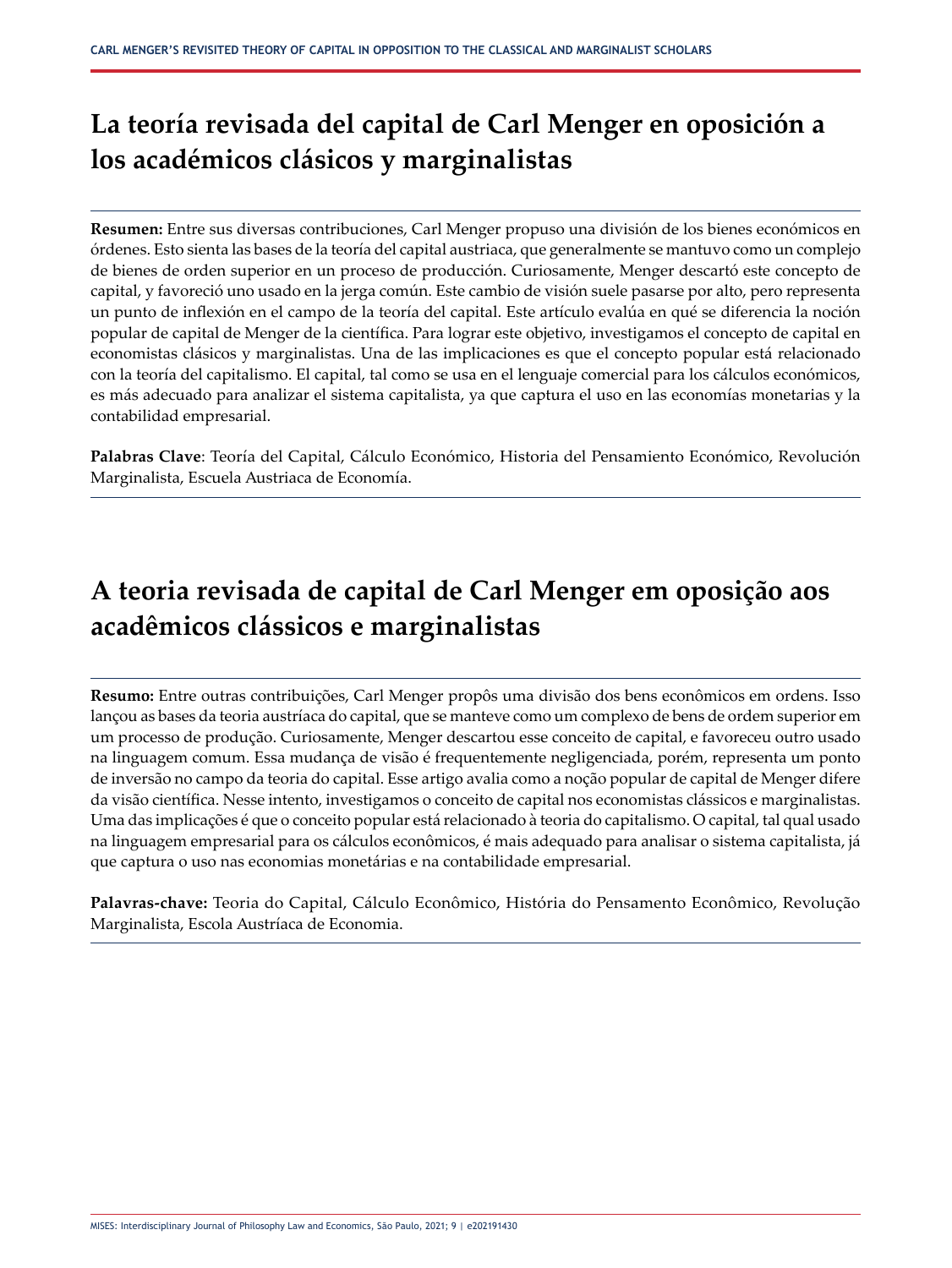## **Introduction**

Capital theory is undoubtedly the most controversial research field in Economics. Fisher (1896, p. 509) opens his investigation on capital by saying that "of all economic conceptions, few are more fundamental and none more obscure than capital". Walras (1954 [1874], p. 213) argues that "many authors are still confused and obscure in their writings" on capital theory. Menger (1888:1) admits that the character of capital is ambiguous and controversial.

Carl Menger is considered the founder of the Austrian School of Economics. Among other contributions, Menger (1871) proposed a division of economic goods in orders: lower-order goods satisfy human needs more directly, while higher-order goods only indirectly. Based on this, the Austrian capital theory is usually maintained as a complex of higher orders goods in a production process. Curiously, Menger dismissed this concept of capital, in favor of one used in common parlance.

Taking care not to resemble Keynes' (1936) wild duck, that dove too deep and got tangled down at the bottom, this paper investigates Menger's revisited concept of capital, in the context of the Classical and Marginalist economists. Since Adam Smith, the theory of capital as produced means of production has become the main line of thought. Having followed a similar path at first, Menger revisited the concept on a rather overlooked paper from 1888, representing a turning point in the field. Hicks (1974) roughly divides the theories of capital into two groups: the Fundists and the Materialists. Fetter (1900) recognizes two different approaches to capital even before Adam Smith: the first viewing it as concrete goods; the second, as the market value of goods. Menger (1888) adopts the latter – a concept of capital as understood in business language, not in economic science.

To assess the differences between the popular notion of capital and the conception of produced means of production, and the research field that it potentially opens (HODGSON, 2014; BRAUN, 2017), this article firstly approaches the Classical concept of capital as in Smith, Ricardo, and Stuart Mill. Then, it proceeds to investigate the Marginalist concept of capital, as in the three exponents of this tradition, Jevons, Menger, and Walras. Finally, this paper studies Menger's (1888) revisited theory of capital, a clear rupture from all the authors above, including Menger's writings in 1871.

The paper is divided into four sections, apart from the introduction. The second investigates the Classical concept of capital presented in Adam Smith, David Ricardo, and James Stuart Mill. The third analyzes the Marginalist theories of capital in William Stanley Jevons' and Leon Walras' works. The fourth studies Carl Menger's concept of capital in *Principles* (1871) and in "Zur Theorie des Kapitals" (1888). The fifth section brings the final considerations.

# **1. The Classical authors**

### **1.1. Adam Smith and the role of capital in production**

Adam Smith is regarded as the father of modern Economics, the founder of a whole new science branch. His book *On the Inquiry on the Wealth of Nations* touched many different topics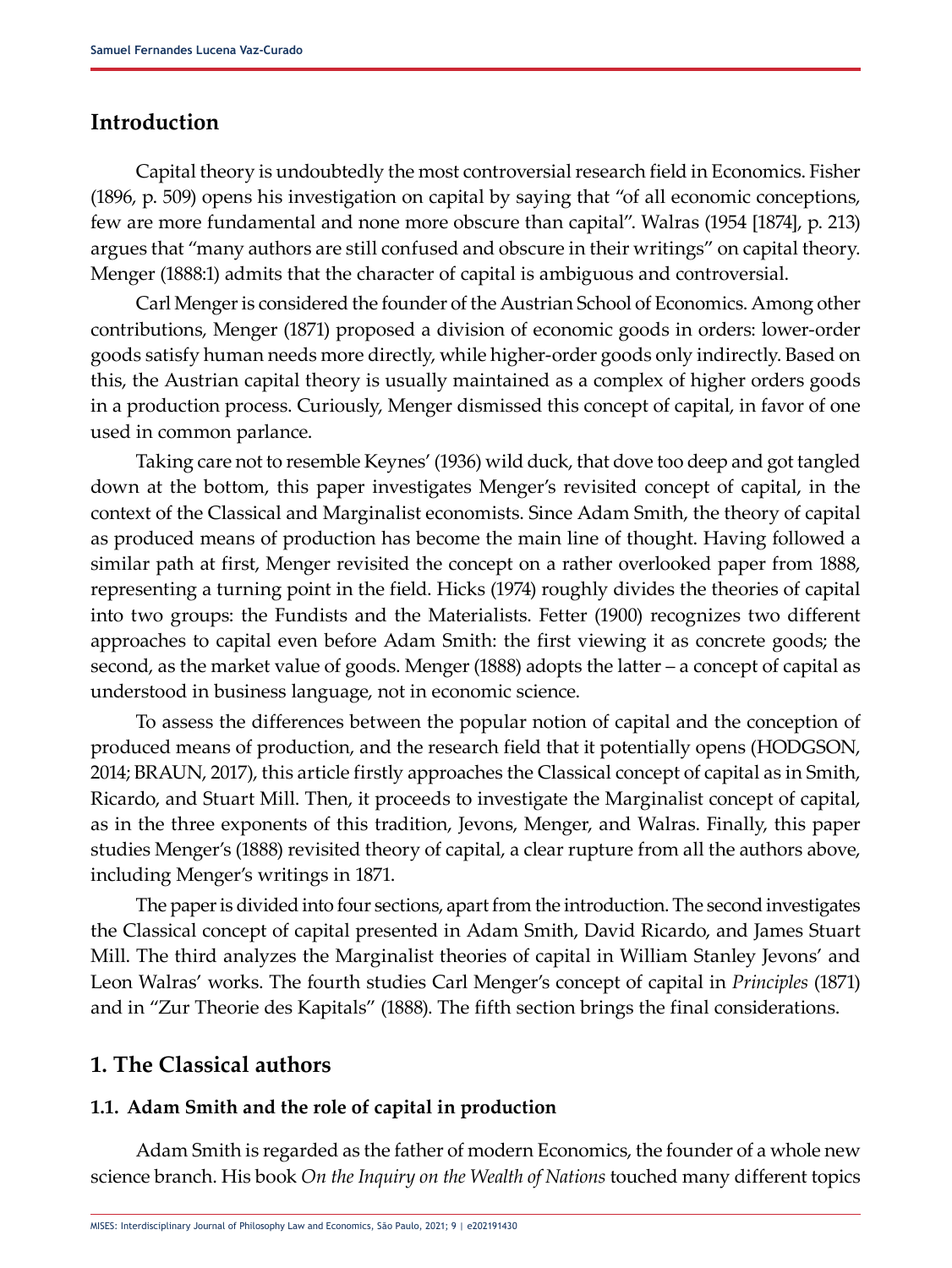and influenced all economists thereafter. One of these topics is capital, which is extremely important for understanding the social system then in formation: capitalism. The present section is based on Smith's *Wealth of Nations*, published in 1776.

In a market economy, people do not depend on the benevolence of producers to satisfy their needs, but rather on the self-interest of everyone involved in production. People fulfill the wishes of others to achieve their own goals, not because they sympathize in any way with their needs. In the development of life in society, cooperation proved to be able to multiply production and, consequently, facilitate the satisfaction of needs. This cooperation resulted in the division of labor, which paved the way for specialization and dedication to an occupation that represents a talent or natural inclination, allowing for the exchange of work surpluses among individuals in society.

In a society with a fully implemented division of labor, the work product of a single individual does not, if only partially, meet his needs. Therefore, the product of his work is exchanged for the product of the work of others. However, this exchange is only possible when the product is completed and sold. Before carrying out the work and selling the product, a certain stock of goods must be accumulated for subsistence, in addition to the materials and instruments necessary for production. The division of labor, then, is not possible without this prior accumulation of stock, i.e., without savings. The general stock of the society is divided into three parts, two of which are capital. The first one is "reserved for immediate consumption, and (…) affords no revenue or profit" (SMITH, 1981 [1776], p. 281); the second is fixed capital and affords revenue without circulating; the third is working capital and affords profit by circulating.

Capital accumulation precedes the division of labor. So, the subdivision of labor is greater when more capital is available. Generally, savings are sufficient only for a short period, being consumed in the most economical way possible to acquire something with one's work to replace it. When sufficient savings are maintained for a long period, greater income is expected from that capital: part of it is used for immediate consumption until that income begins to enter.

Therefore, savings are divided into two parts: a stock reserved for immediate consumption, which does not generate income; and another from which income is earned, called capital. Capital, in turn, is divided into two parts: fixed and working capital. Working capital is used to obtain, manufacture or buy goods, and sell them at a profit. This capital does not generate profit for those who use it until it is exchanged for money. Working capital leaves in one way, returns in another, and only generates profit by these successive exchanges. Fixed capital generates profit by investment in fixed assets like machinery, land improvement, etc. This form of capital does not change when used in the production process, but it deteriorates.

Fixed capital is subdivided into four items: machines and instruments that facilitate and shorten work; buildings that constitute means of income, both for those who receive and those who pay the rent; land improvements; inhabitants' useful skills, which are a real expense and constitute fixed capital. Smith (1981 [1776], p. 282) presents here an embryonic concept of human capital as that part of the fixed capital understood as "acquired and useful abilities of all the inhabitants or members of the society". Working capital is also divided into four items: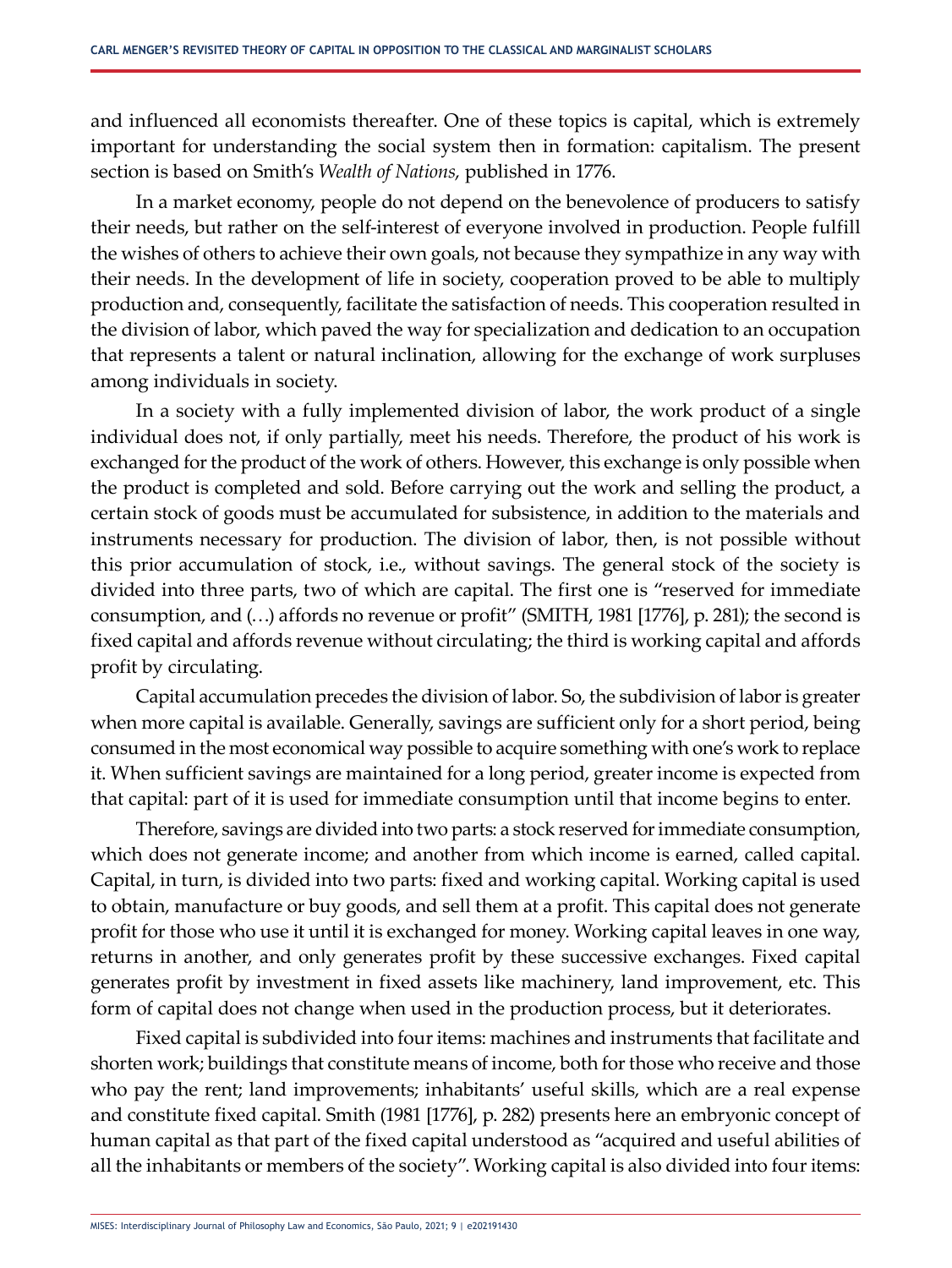money; the stock of provisions for later sale, from which profit is expected; materials necessary for the manufacture of other products; finished products which have not been sold yet.

The only goal and purpose of capital, both fixed and circulating, is to increase the stock dedicated to immediate consumption. However, working capital is the most important. Fixed capital is originally derived from and maintained by working capital, besides needing it to provide income. For the same reason, income needs working capital.

Decisions on where to invest capital are guided solely and exclusively by considerations about profit. They have nothing to do with the amount of labor that capital can handle or its value to the country's production. Capital will be invested in a sector in which it can generate greater profits. Every individual strives to apply his capital in the most advantageous way possible for him, not society's. However, the individual advantage will be greater the more his capital application benefits society.

The value of annual production can only be increased with productive work, which depends on better machines and/or more appropriate labor division. Either way, these factors depend on adding capital. The capital gradually accumulated by the frugality and sound administration of free individuals to improve their own conditions is what sustains the progress of a nation.

The effects of business mismanagement, even though it employs productive labor, are just as damaging as those of squandering, since it results in loss of capital and reduction in productive funds. However, individual maladministration is far less in number than successful ventures. Although squandering and individual recklessness do not generally result in the impoverishment of a nation, the government, by employing almost all public income in unproductive labor, poses more danger. Either way, frugality, and good governance are enough to make up for the misfortunes and waste of both individuals and governments. Everyone's uninterrupted effort to improve their own condition is the principle of national wealth and is powerful enough to maintain the natural course towards improvement.

#### **1.2. David Ricardo and the endless search for profit**

David Ricardo was probably the greatest political economist of the early 19th century and, as Smith, influenced all economists that came after him. As with all authors from the classical tradition, Although in his considerations, Ricardo departed from a theory of value based on labor, and spoke less about capital. Since Smith investigated the correlation between capital and economic growth, Ricardo's concern shifted to a different problem: the distribution of income (LEWIN, 2011). The following paragraphs are based on Ricardo's *On the Principles of Political Economy and Taxation*, published in 1817.

Ricardo (1937 [1817], p. 53) defines capital as "that part of the wealth of a country which is employed in production, and consists of food, clothing, tools, raw materials, machinery, etc., necessary to give effect to labour." Even in the most primitive stages of economic activity, namely, hunting, fishing, and gathering, individuals produce and accumulate some necessary capital for their work. Even the simplest activity requires some capital to be carried out. At each stage of society, the capital employed in different activities, such as tools, implements,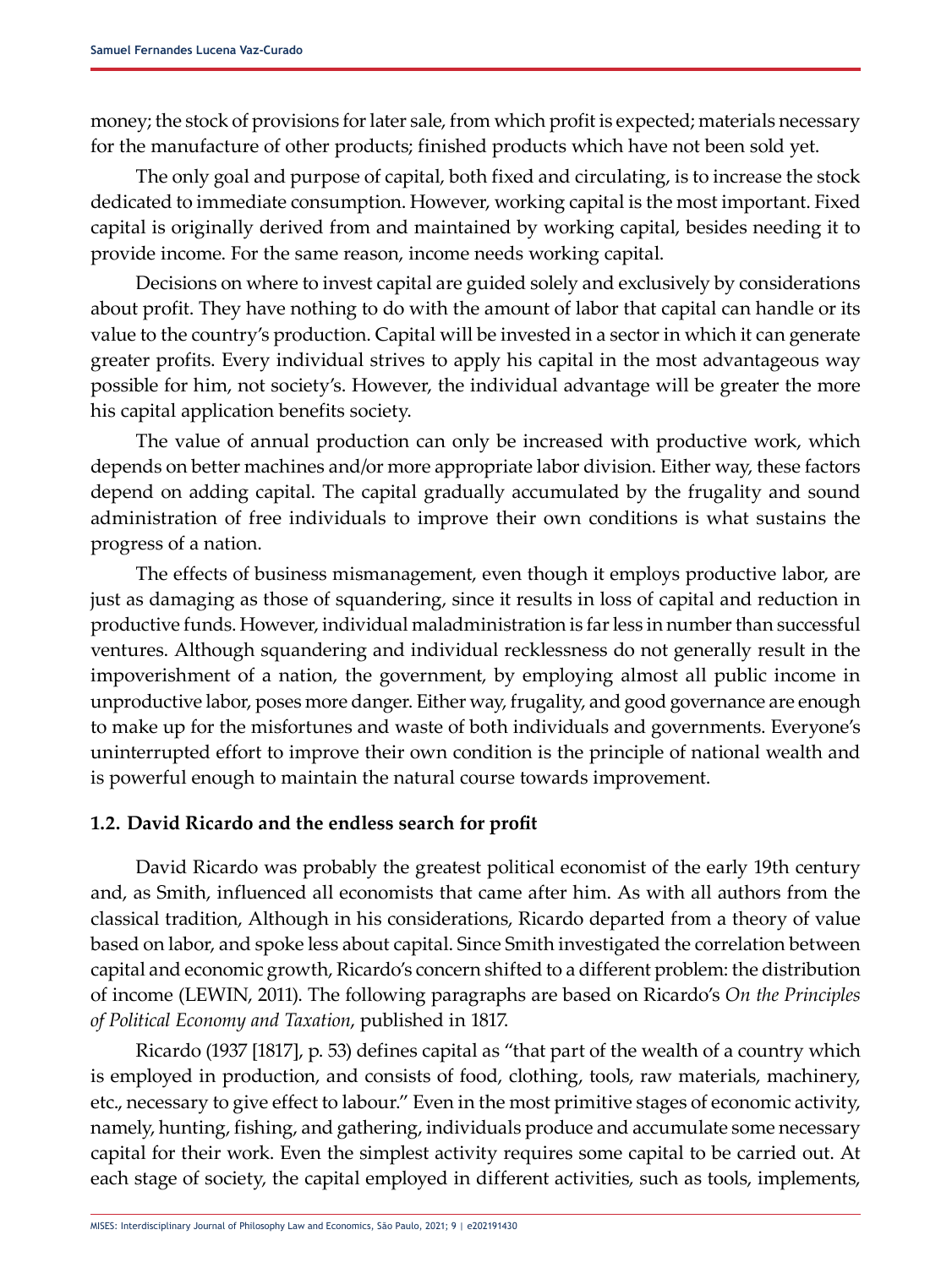buildings, and machinery, has varying degrees of durability and requires different amounts of work to be produced.

These different degrees of durability determine the kind of capital. Capital is fixed or circulating depending on how quickly it perishes, how often it is reproduced, or how slowly it is consumed. In describing the type of capital employed in different activities, Ricardo (1937 [1817]) uses a language that implies that the capital of one activity is fixed or circulating in relation to another activity. However, this division and distinction between types of capital are neither necessary nor essential for him.

The adjustment of capital distribution by price fluctuation occurs through profit rates. The capitalist class, including bankers, lives off the interest on their money, which takes the form of circulating capital present to varying degrees in all economic activities. The capitalists are always looking for the most advantageous application possible. As long as there is free movement of capital, they will use it in the most appropriate way. Thus, if prices in a sector rise or fall, profits increase or decrease, stimulating the entry or exit of capital in it. However, profit itself is not an objective measure, which any capitalist in any situation invariably pursues: the notion of profitable use of resources is, in a way, inherent to the capitalist himself, who considers, in addition to monetary gain, factors such as security, simplicity, ease, or any other real or imaginary advantage that a job may have in relation to another.

Capital circulates through the capitalists. Demand reduction in one sector does not mean that the producer will transfer his capital to another business, but that he will fire workers and interrupt his demand for loans. These do flow from one business to another. Conversely, the producer who sees the demand for his product increase seeks more loans to employ more workers. In this way, capital is transferred from one sector to another without a producer necessarily abandoning his occupation. Besides, the adjustment of profit rates in the different sectors is due to its reduction in the initially favored one, which temporarily experienced extraordinary profits. The competition between capitalists tends to normalize prices, or return prices to their natural levels.

At first, the relation between the amount of capital and its value is not evident. Capital increase may occur concomitantly with the increase or decrease in its value. The value of capital depends on the amount of labor required to produce it. Society's progress depends on capital accumulation, which presses and raises wages in the labor market. Keeping this higher level of wages depends on the natural price of labor. In other words, wages will only remain high insofar as basic goods, in which wages are spent, suffer permanent increases in their prices. Ricardo (1937 [1817], p. 61) argues that wages, like any other contract, "should be left to the fair and free competition of the market, and should never be controlled by the interference of the legislature."

It is not only normal, but essential that current prices fluctuate temporarily. The rise in profits attracts capital for a given activity until the rate of profit is balanced with that of other sectors and, in Ricardo's (1937 [1817], p. 205) words, it is "the inequality of profit which is always the inducement to remove capital from one employment to another". It is also possible in a market economy that profits in a given activity increase while the overall rate of profit falls.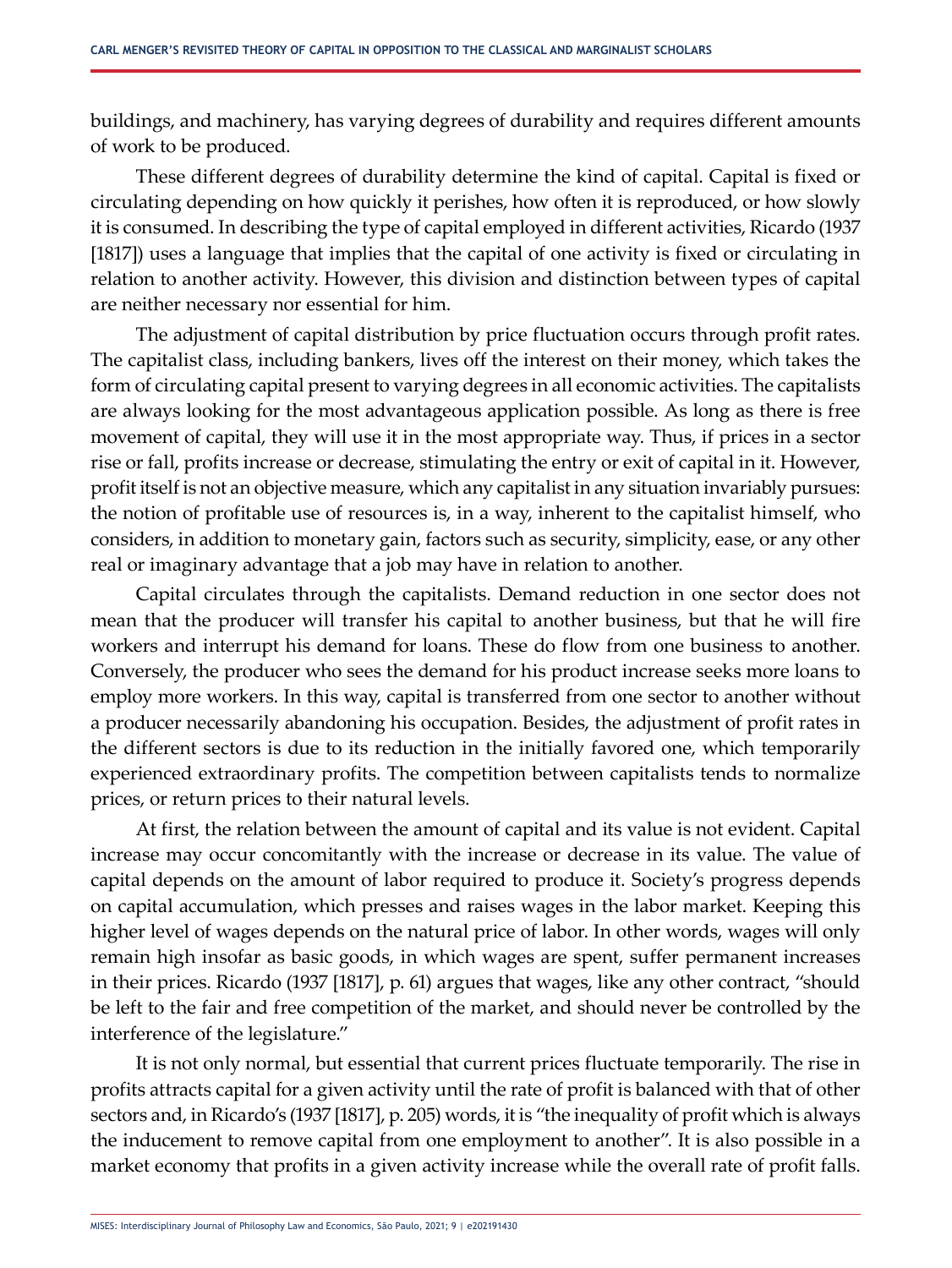Such temporary fluctuations do not invalidate the argument that profits depend on wages, and wages depend on the prices of essential goods.

The motivation for capital accumulation is profit. Nobody accumulates except to make their accumulation productive, that is, profitable. While the worker depends on the salary, the tenant and the producer depend on the profit. Accumulation would cease if the profit were not high enough to offset the efforts and risks of productive use of capital.

The rate of profit does not in any way depend on the best division of labor, the invention of machinery, the construction of roads, or any other means of saving labor. These aspects influence the prices of goods and benefit consumers, by allowing the same work to generate more goods. Likewise, foreign trade is beneficial, as it increases the quantity of goods and reduces their prices, encouraging savings and capital accumulation. However, profit is not affected by domestic progress or foreign trade. The only way to raise profits is to cut wages, which does not affect the price of goods. So, profits are residues of the cost of production, especially labor.

The free trading system is fundamental to the universal good. Each country has different natural potentials, dedicating its capital and work to the most beneficial activity. The distribution of capital and labor more efficiently and economically, according to the potential of each country and duly rewarded, generates a greater offer of products to all participants in the market. Thus, each country specializes in producing that good whose results are the most advantageous. From that production, the goods whose domestic production would be inefficient are imported. This theory even applies when the same country produces both goods more efficiently.

The differences between countries are explained by the difficulty of transferring capital from one country to another in search of the most profitable application. Although profits tend to equilibrium within a country, the same does not happen between different countries, since the circulation of capital and labor between them is not as free as domestically. Thus, a country with greater technical capacity and better machines produces certain goods with less labor than its neighbors. In exchange for these goods, it imports, for example, part of the cereals necessary for its consumption, even though its land is more fertile and can produce them with less labor than in the country from which they are imported. Therefore, Ricardo's law of comparative advantages concludes that international trade is advantageous for all countries involved, even if a single country is superior in the production of all the goods in question. Thus, as long as there are profitable investments, there will be no downtime or idleness of capital.

#### **1.3. Stuart Mill: capital is what employs the worker**

James Stuart Mill is still in the classical tradition, despite not being contemporary neither to Smith nor Ricardo. Mill heavily influenced the Marginalist authors, especially Jevons. His book *Principles of Political Economy* was originally published in 1848 to update Smith's *Wealth of Nations* "to the more extended knowledge and improved ideas" of the time. For Mill (1871 [1848], p. 5), "the *Wealth of Nations* is in many parts obsolete, and in all, imperfect". Mill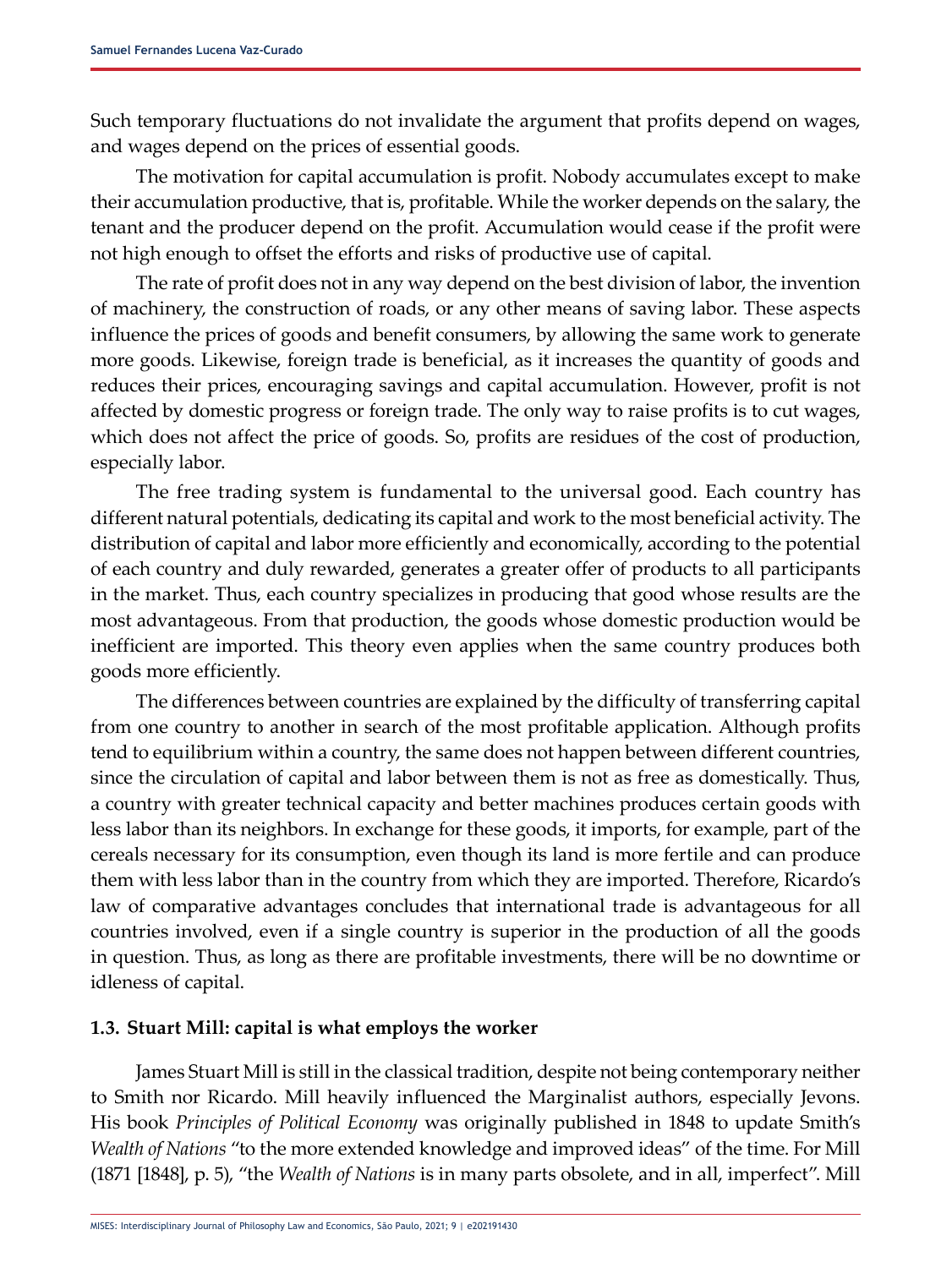(1871 [1848], p. 68) considers the function of capital in production of "the utmost importance thoroughly to understand, since a number of the erroneous notions with which our subject is infested, originate in an imperfect and confused apprehension of this point." The present section develops the concept of capital based on Mill's *Principles*.

Stuart Mill begins his book describing the natural forces of production, which he calls the primary and universal requisites of production: labor and land. Then, capital becomes the third factor of production and is defined as an accumulated stock of products of previous labor. Without capital, there is no production beyond the primitive industrial activities of people. Capital is the product of past work designed to provide present production with its prerequisites. Mill (1871 [1848], p. 68) exemplifies such prerequisites of production as "shelter, protection, tools, and materials which the work requires". Also, capital serves "to feed and otherwise maintain the labourers during the process".

Just as there can be no work beyond what nature makes it possible to process and consume, there is also no work beyond the amount of capital available for investment. In this sense, labor is limited by capital. There is no more productive labor than the portion destined for its maintenance can feed and provide materials and instruments of production. However, capital alone is not a productive force, but only work and natural agents. So, there is no productive force of capital without work.

The limit of wealth is not established by the absence of consumers. Instead, wealth is limited by the lack of producers and productive force. Increasing capital provides more employment or higher remuneration, enriching the country. Thus, increasing capital increases production by employing more workers or increases the participation of workers in production by raising their remuneration. Every capital increase gives more employment to work or is capable of giving it. Although the new capital is used in machines, and not to keep workers, human beings able to work may find space in production, as long as there is food to maintain them.

Following Smith's liberal tradition, Mill (1871 [1848]) argues that a misunderstanding of the production process, that is, that labor does not depend on capital, leads one to believe that the State, through laws and taxes, can increase production without necessarily increasing the number of workers or their efficiency. For example, by banning imports of certain goods to increase their domestic production, people do not understand that it only results in the transfer of capital from some sectors to others, capital that would otherwise employ at least as many workers right now.

By abstaining from consuming and saving, the capitalist transfers his consumption power to the workers he employs. Every capital increase results from savings. Even in simple societies, one must save to continue producing, i.e., consuming less than everything produced. For example, farmers must set aside part of their production for sowing, and they must save even more if they want to employ other workers or increase production. Although saving means consuming less, this does not need to occur in absolute terms in order to increase capital, since it can be increased by raising production.

All the means employed to maintain and perform work other than its own originally come from savings, or abstaining from consumption. However, it does not mean that what is saved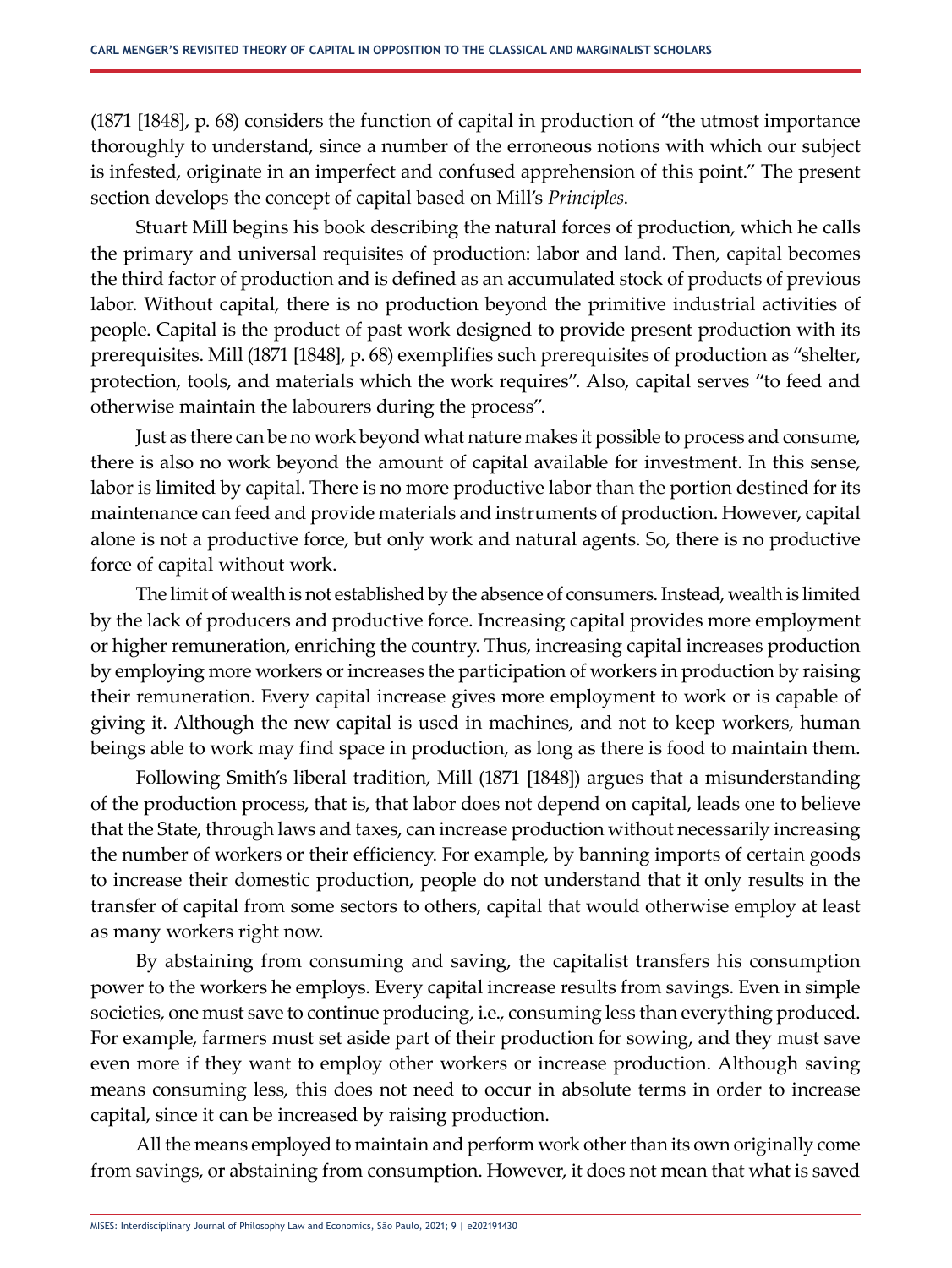will not be consumed; it only means that it will not be consumed by those who saved. The concept of savings is essential to Mill and, if not well understood, would lead to the mistaken belief that saving means hoarding, which is not beneficial to society. On the contrary, such mistaken belief leads to an understanding that consumption means distributing benefits to third parties. This understanding is extended as a virtue even to those who not only spend their own income, thus destroying their own capital, but also spend unproductively what they borrow, thus destroying the capital of others.

In fact, savings and consumption are similar only in the first stage, when the former buys tools, raw materials, and food for workers, while the latter buys drinks, belongings, and furniture. However, what was consumed is destroyed right there; the first stage is also the last, and the amount of product disappears. What was saved put workers into action and replaced destroyed materials, reproducing what was spent. Thus, society becomes richer when it spends to maintain productive work and is poorer by what it consumes in its pleasures and amusements.

Influenced by Smith, Mill argues that manufacturers and workers do not produce to satisfy their customers, but to meet their own needs. They also demand what they produce and, having the essential elements of production, capital and labor, produce whatever is demanded. The employment of labor is not ensured by buyers, but by capital. Demand for goods does not mean demand for labor. What employs labor is capital and not consumption. Consumers determine only in which sector labor and capital will be applied, that is, the direction of production. In other words, the consumer does not provide workers with jobs, but decides in what kind of work they will be employed.

By abstaining from buying consumer goods to pay wages, a capitalist does not reduce the amount spent in society. If he used to buy wine, now workers buy goods for their subsistence. By not consuming, he transferred consumption power to the workers he employed, leaving a larger portion of the existing products to be consumed by others. When the advantages of saving are not understood, there is a contradiction: why tax to distribute to the poorest, if unproductive spending benefits them the same way?

Stuart Mill also differentiates between working capital and fixed capital. Working capital fulfills its function in the production for a single use, by not being conserved, but passed on from one owner to another. On the other hand, fixed capital consists of relatively permanent instruments of production, the effect of which is not produced by their sale, but by their conservation, and whose effectiveness is not limited to a single use. The difference between the effects of working capital and fixed capital is that circulating capital, being destroyed in a single use, creates a product capable of replacing it and generating a profit for its owner. This is not the case with fixed capital.

Mill argues that the introduction of machines, or the capital investment on permanent improvements, does not, if only temporarily, make workers suffer. In fact, the improvements in production are not harmful to workers. They occur gradually and do not come from funds already invested as working capital, but from annual production increases. That is, increases in fixed capital generally occur concurrently with increases in working capital.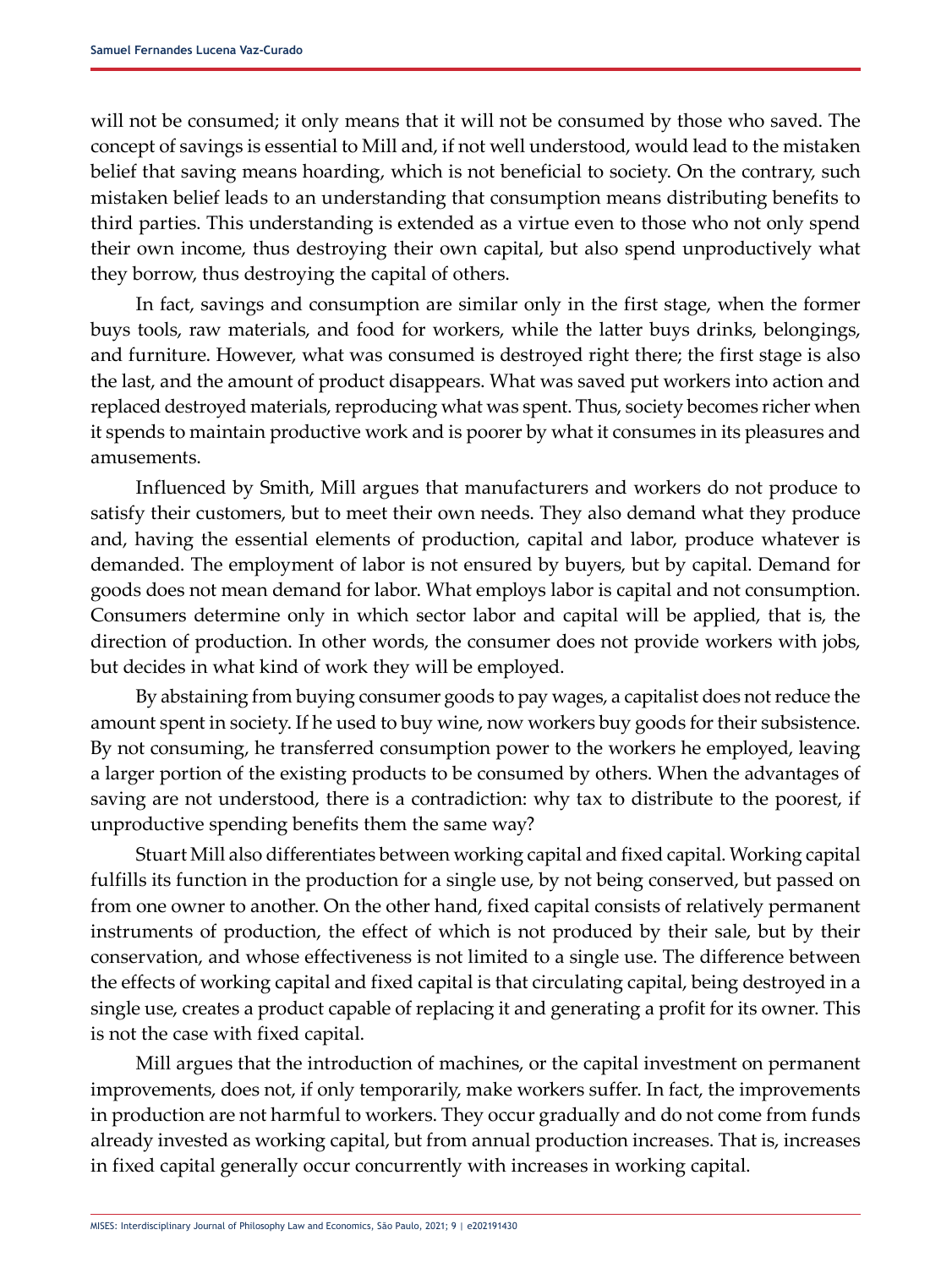## **2. The Marginalist authors**

#### **2.1. The free capital of Stanley Jevons**

Willian Stanley Jevons was one of the three authors that contributed to the Marginalist Revolution. He died before fully developing his theory, but he laid its essential elements (HAYEK, 1941). Jevons' theory of capital is associated with the Austrian theory of capital, as it influenced authors such as Eugen von Böhm-Bawerk (1851-1914), Knut Wicksell (1851-1926), and Friedrich Hayek (1899-1992) (OLIVA, 2015). The following section is based on Jevons' *The Theory of Political Economy*, published in 1871.

Jevons' admitted task is to give a different and much simpler definition of capital. For this, he dedicates the seventh chapter of his book, in which he develops his theory of capital. Firstly, Jevons makes it clear that capital and exchange have no necessary relationship with each other. Both allow men to increase utility, but it is possible to have the advantages of capital without those of exchange. He cites Alexander Selkirk's economy as an example, whose true history gave life to the myth of Robinson Crusoe. In Selkirk's economy, capital is used to produce, but not for exchange purposes. This reasoning can be extended to affirm that production and exchange also have no necessary relationship with each other. If capital has the function of assisting production, there is no reason to confuse it with any compelling notion of exchange.

Agreeing with Ricardo's theory, Jevons (1965 [1871], p. 223) believes capital consists of the wealth used to facilitate production. More specifically, capital is"in the aggregate of those commodities which are required for sustaining labourers of any kind or class engaged in work". In this sense, he admits the strong influence of Stuart Mill, to whom he credits the argument that goods necessary for subsistence are an essential part of capital. Based on Mill, Jevons (1965 [1871], p. 312) defines capital "as consisting of all useful objects which, in supplying a labourer's ordinary wants and desires, enable him to undertake works of which the result will be deferred for a greater or less space of time. Capital, in short, is nothing but maintenance of labourers".

The unique and fundamental function of capital is to enable the worker to wait for the result of production. Capital makes it possible to spend work in advance; the first part is spent making instruments that help the rest of the work, so that it does not depend only on bare hands.

Without capital, a person must have immediate returns, or else he perishes. With capital, he may sow in the spring that he may reap in the autumn; or he may undertake laboursaving enterprises, such as roads and railways, which will not make a full return for many years. Most improved modes of applying labour require that the enjoyment of the result shall be deferred. (JEVONS, 1965 [1871], p. 312)

Jevons sketches a production process with his definition of capital, which influenced many authors and is even regarded as part of the Austrian capital theory (HAMBERGER, 2001). The division of labor allows production using instruments previously produced. The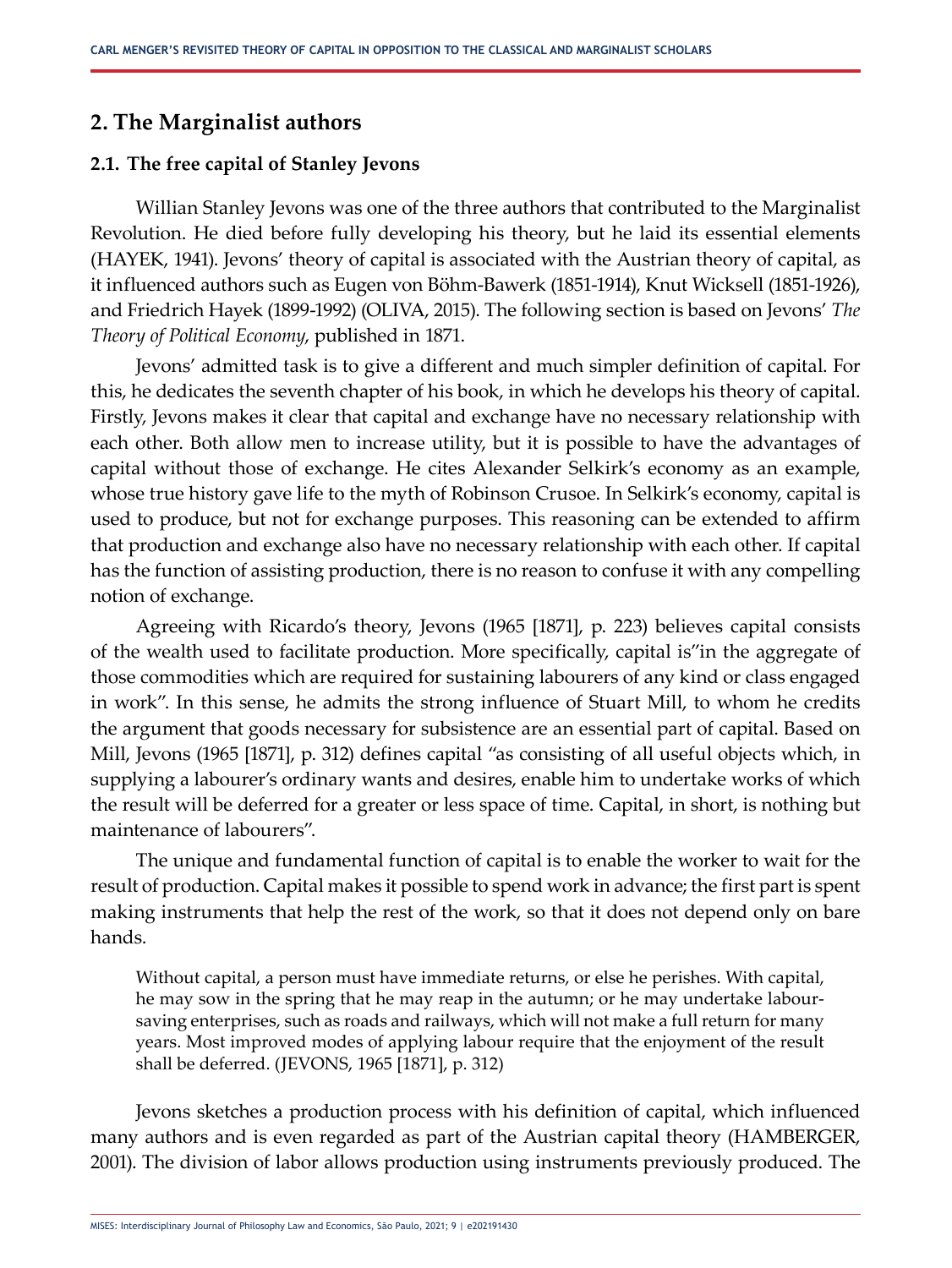production process consists of different stages, and there is always the use of capital to facilitate it, or even make it possible. Capital is spent on buying the instrument produced on a previous stage, which probably used capital in the expectation to sell the product. The capital of one replaces that of the other, and the labor expenditure begins long before the final product is finished. Improvements in the production process, made by using capital, increase the interval between the beginning of the execution of the work and its consummation. All capital uses are reduced to the time elapsed between the beginning and the end of the activity.

By defining capital as the maintenance of laborers, Jevons does not ignore produced means of production as part of capital. But he considers such assets as a consequence of its use. In Jevons (1965 [1871], p. 312) words, it is "true that buildings, tools, materials, etc, are necessary means of production; but they are already the product of labour assisted by capital or maintenance. They result from the application of capital to labour at an imperfect stage". To those assets, or the current means of support, Jevons associates the concept of free capital, that is, uninvested capital.

For Jevons, free capital is the most useful concept, since differentiating between working and fixed capital is difficult. Following Ricardo's distinction, circulating capital is that consumed in less time. Thus, the least durable capital is called working capital; the most durable, fixed capital. To avoid the difficulties of differentiating between working and fixed capital, Jevons introduces the concept of free capital - meaning the worker's salary, or what he needs to survive while producing.

Therefore, free capital consists of the transitory form of money, in the real form of food, clothing, etc. Its fundamental principle is that it can be used in any economic activity, and in that sense, it is free. Jevons (1965 [1871], p. 243) goes on to say that "the ordinary sustenance requisite to support labourers of all ranks when engaged upon their work is really the true form of capital."

For example, in the language of commerce, it is not said that railways, machines, etc., are capital, but that capital is tied to the enterprise. Capital is the food of the workers who made such assets. Jevons (1965 [1871], p. 243) adopts a similar approach here: "I would not say that a railway is fixed capital, but that capital is fixed in the railway. The capital is not the railway, but the food of those who made the railway". Thus, capital is abundant in a country with abundant stocks of workers' subsistence goods, allowing the production of goods whose utility is not immediate without the feeling of scarcity at present.

Although Jevons' theory of capital has some similarities to Ricardo and Smith's, there is a fundamental difference. Jevons considers those goods held by the final consumer as capital. For instance, Smith distinguished community reserves into three parts: working capital, fixed capital, and stocks. The latter, however, are reserved for immediate consumption and do not provide income or profit. Therefore, Smith concludes that the same assets, serving the same purposes, are capital depending on who owns them. This conception seems to be based on the notion that capital must yield or increase wealth. Jevons, however, questions this conclusion, arguing that, just as the land yields wheat, wool, etc., houses yield income for shelter and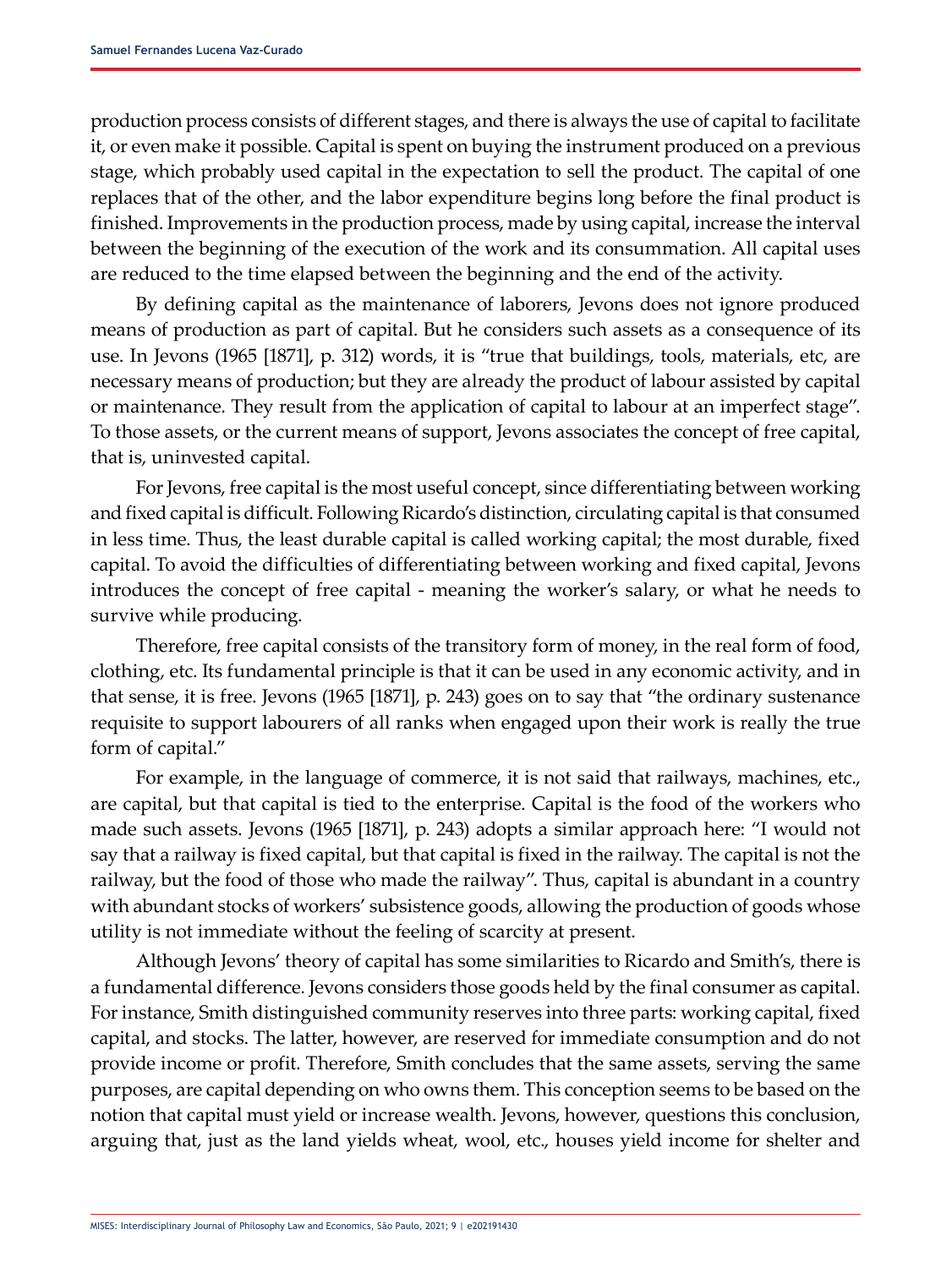comfort. The purpose of economic activity is to satisfy our needs, so that what produces them must also be called capital.

There is nothing to separate certain assets as being capital or not. Capital is the power to postpone the consumption of the fruits of labor, satisfying the worker in the present instead of getting him to produce for momentary needs. Now, all pieces of property contribute to capitalization. As classical economists argue, capital is wealth used to produce more wealth. However, the same good has different uses. The concepts of capital or capitalization must be applied to the use of the thing, not the thing itself.

Capital empowers labor before its result is needed, which facilitates production. The total sum of the country's capital is made up of the total of things that satisfy the needs of individuals. Thus, capital is not the product of past labor, but it is wealth used in a certain way for a specific purpose, regardless of its origin. Capital consists of all useful objects that supply the worker's needs and desires, allowing him to undertake work whose result will take place in the distant future. Many improved ways of applying work require present satisfaction to be postponed. Capital is the livelihood of the worker.

### **2.2. Walras and the distinction between capital and income**

Leon Walras is the French representative in the Marginalist Revolution. Having founded his theory on the idea of general equilibrium, he influenced what is known as the Neoclassical school and is the most present author of the Marginalist Revolution in today's mainstream economics. Based on his *Elements of Pure Economic*, published in 1874, this section investigates Walras' concept of capital.

Walras denies the concept of social wealth as the foundation of his theory. Social wealth is the set of useful material and immaterial things, which are rare and, thus, limited. Useful means that it serves to attend to a need or allow its satisfaction. Limited means that, although it is at one's disposal, it does not exist in a quantity that each individual can have at his disposal and at will to satisfy his need for it. Although useful, the unlimited things are not rare and, thus, do not take part in the social wealth. For Walras, the morality or immorality of the need to which the thing is useful does not matter, which clearly shows a subjectivist approach.

For Walras, the three elementary factors of production - labor, land, and capital - are not rigorous enough to allow for rational deduction. To this end, Walras proposes a distinction of social wealth between capital, or durable goods, and income, or non-durable goods. Capital goods can be used more than once, while income goods can only be used once. He inherited such distinction from his father, August Walras, author of *Théorie de la Richesse Sociale*, written in 1849, to whom capital is any durable good that is not consumed at once.

Capital is all part of the social wealth consumed in the long run. More precisely, capital here is short for fixed capital, and Walras cites houses and furniture as examples. On the other hand, income are fungible goods immediately consumed, not subsisting after its first service. Income is understood as circulating capital, and Walras cites bread, meat, agriculture, and industrial raw materials, such as seeds and textiles, as examples.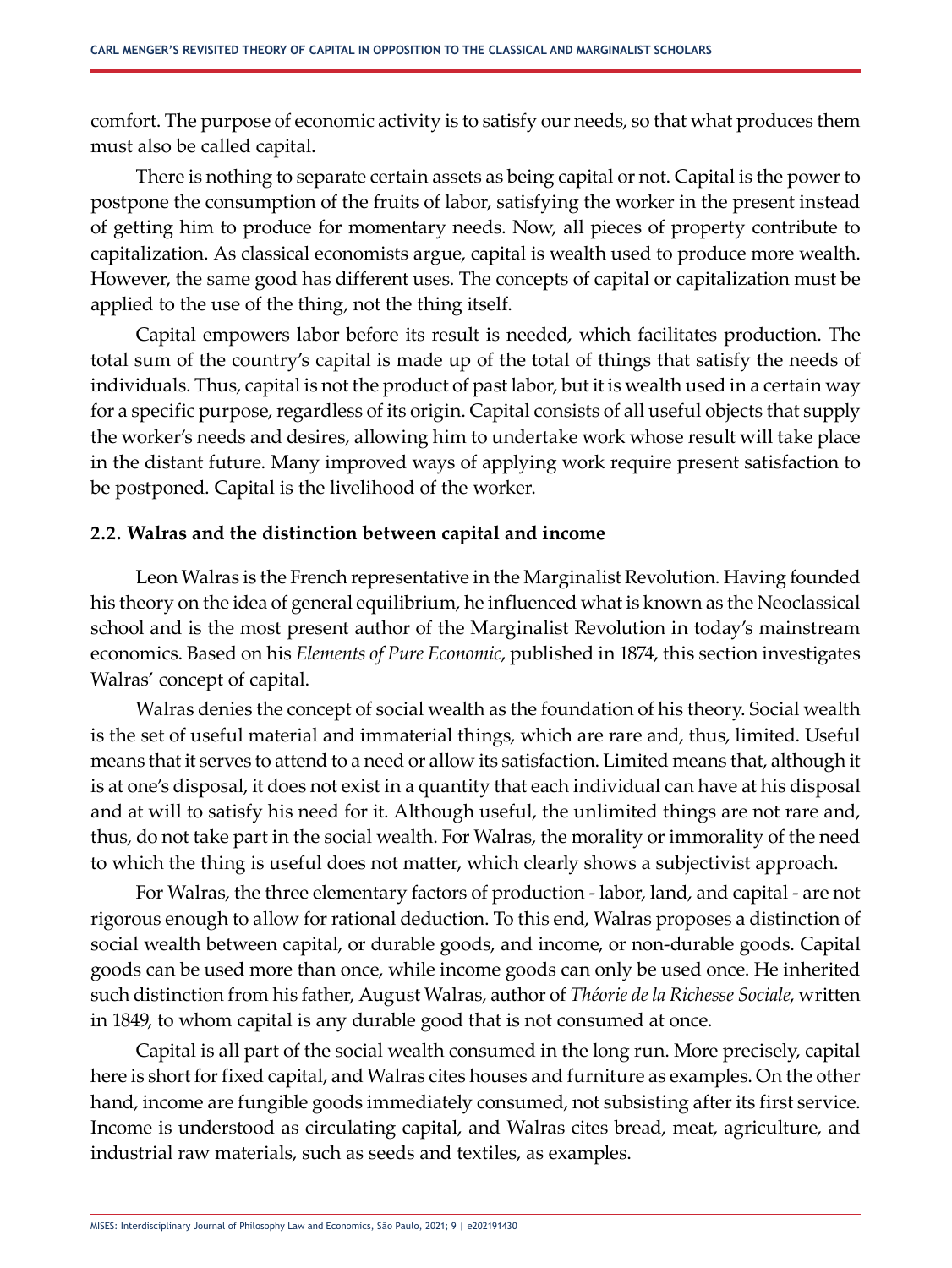Therefore, the distinction between capital and income, or fixed and circulating capital, resides on the duration of the good. However, Walras clarifies that he refers to its economic, not its material or technical duration. For instance, textiles materially subsist in the cloth after their first use, but not as industrial raw material to be used in production again.

Although certain kinds of social wealth do by their very nature attain the character of capital or income, capital and income concepts do not apply permanently to a large part of the different species of social wealth. Walras takes trees as examples. When trees give fruits, they are capital. However, when they are cut down for lumber, they are income.

When one refers to consuming capital, that means first trading capital for income and then consuming it. On the other hand, when it comes to capitalizing incomes, it is first necessary to trade income for capital. In this sense, Walras warns against confusing capital with provisions - sums of income anticipated for consumption. For instance, the mines are capital, but the minerals in it are provisions. The essence of capital is to generate income, and the essence of income is to be generated by capital. Since capital, by definition, survives its first use, its successive uses are a succession of incomes. Each use of capital means a generation of income. Walras (1954 [1874], p. 213) gives different examples: a piece of land is capital, while the fecundity for our harvest is its income; a house is capital, while the shelter it provides is its income. The same applies to a lawyer and is consultations or a machine and its use.

The use of capital and the consequent generation of income must be distinguished into kinds of services. Consumer's services are those utilized in public or private consumption, such as the shelter of the house or the lawyer's consultation. On the other hand, producer's services comprise those transformed into products. By means of agriculture, industry or commerce, these services are transformed into incomes or capital, such as the fertility of the land or the use of the machine. Walras' (1954 [1874], p. 214) distinction of consumer's and productive services corresponds to unproductive and reproductive consumption. His concern, thus, is "with the study of the transformation of productive services into products."

After defining capital and income, Walras divides social wealth into four main categories, three of which are capital and one of income. The first of the four categories is land. All kinds of land are capital: from the parks and gardens for leisure to the land where houses and factories are built; from the pastures and fields where men create animals and produce fruits and vegetables to the streets and channels that communicate people throughout the country. Land subsists to its first use, and its successive use constitutes its income. Walras (1954 [1874], p. 214) defines this first category of capital as landed capital or simply *land*, which is capable of yielding land-income or land services, also called rent.

From the people who only live an idle life to the people who engage in liberal professions, from public officials at the service of the State to private workers at the service of the industry: all people are capital. All people survive after the first service they render, and such services constitute their income. Walras (1954 [1874], p. 215) defines the second category of capital as personal capital or simply persons, capable of yielding personal incomes or services of persons, known as labor. We should not confuse the Walrasian definition of persons as capital with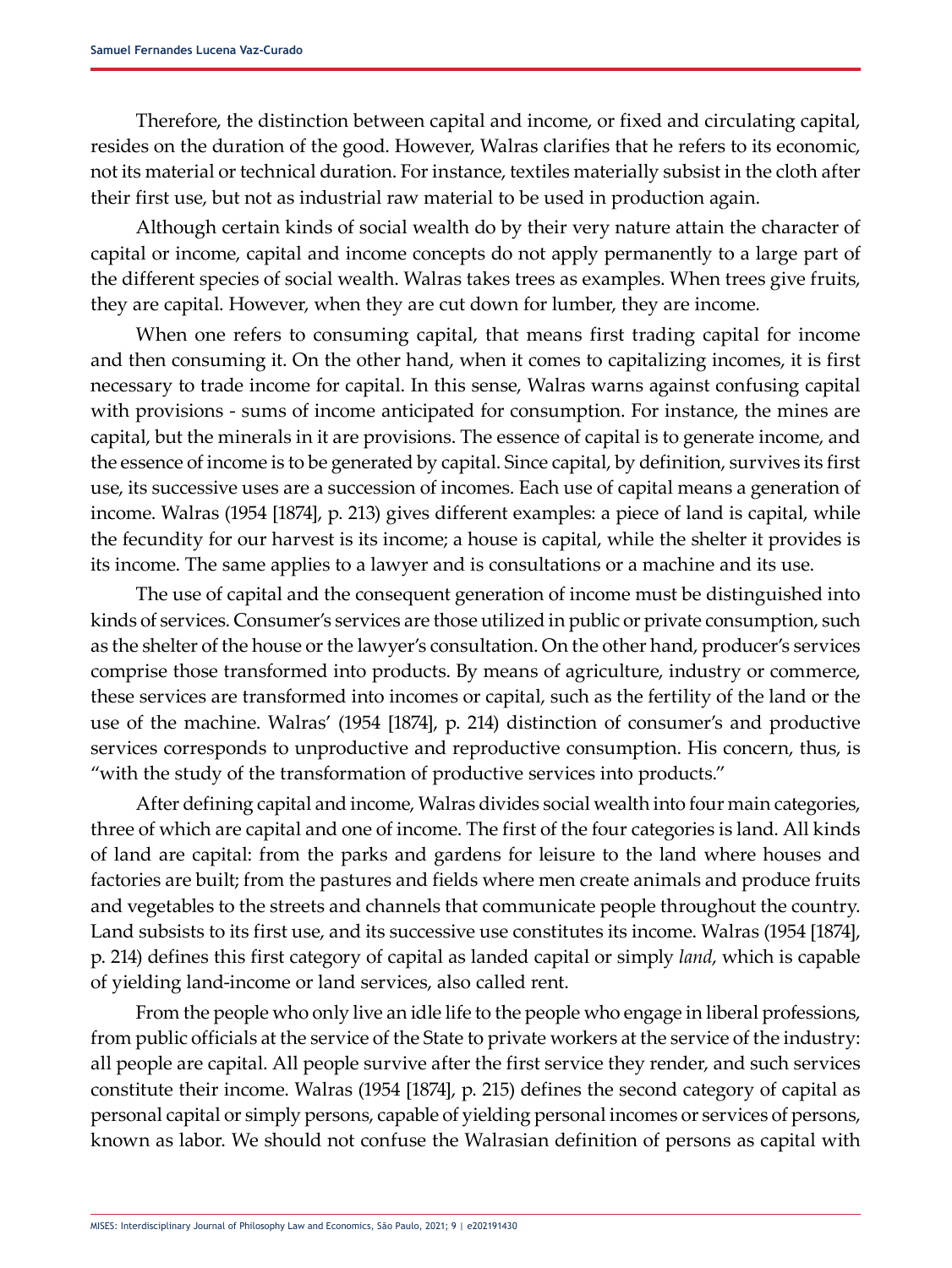the concept of human capital, which is nonexistent in his book in the way Smith, for instance, developed in his *Inquiry to the Wealth of Nations*.

All the remaining capital assets, which are neither land nor people, are considered proper capital: from private houses and public buildings to plants and animals; from paintings and furniture to tools and machines. Walras (1954 [1874], p. 215) considers proper capital the third category of capital, capable of yielding capital-income or capital-services, also called profits.

The fourth category of social wealth is income, which Walras (1954 [1874], p. 215) divides into two groups. The first group is composed of consumers' goods, such as beer, fruits, and bread. The second is composed of "all things destined to disappear as raw materials only to reappear as products", such as seeds, lumber, and textiles. Walras' categories of social wealth and his examples make clear the strong influence of the Smithian concept of capital. As such, they do not represent a disruption in the field.

# **3. Carl Menger**

### **3.1. Menger and the de-homogeneization of the production process**

Carl Menger is considered the founder of the Austrian School of Economics, having influenced economists like Eugen von Böhm-Bawerk, Friedrich von Wieser, Ludwig von Mises, and Friedrich Hayek. His influence goes beyond the Austrian tradition, as he was part of the Marginalist Revolution, contributing to the subjective theory of value and the marginal analysis. Menger based the teaching of Economics on the individual and human action.

Menger did not properly develop a capital theory in his magnum opus, *Principles of Economics*, published in 1871, apart from a lengthy footnote in the third chapter. It is assumed that Menger's *Principles* is the departure point for an "Austrian" theory of capital, despite its elements already being present on classical authors (SILVA et al., 2014). Nevertheless, there are plenty of contributions to a concept of capital that would later serve as the basis for an "Austrian" one. The following section is based on *Principles,* sketching Menger's first concept of capital.

Initially, Menger explains that all things are subject to the law of cause and consequences. If an individual is to satisfy his needs and desires, he must combine his own forces with the forces of nature on his behalf to create the conditions, or causes, that will result in the desired consequences. Things that will satisfy human needs are goods. In this sense, to attain the quality of good**1**, a thing must meet four conditions. First, it must exist as a human need or desire. Second, the properties of this thing must be adequate and have a causal relationship to the satisfaction of the human need. Third, such causal nexus must be recognized. Fourth, it must be available. A fifth condition - that the good must be scarce - gives it the quality of an economic good.

**<sup>1</sup>**Menger uses the expression "Güterqualität", literally translated as "quality of goods". The present paper uses as translation both "quality" and "character" interchangeably.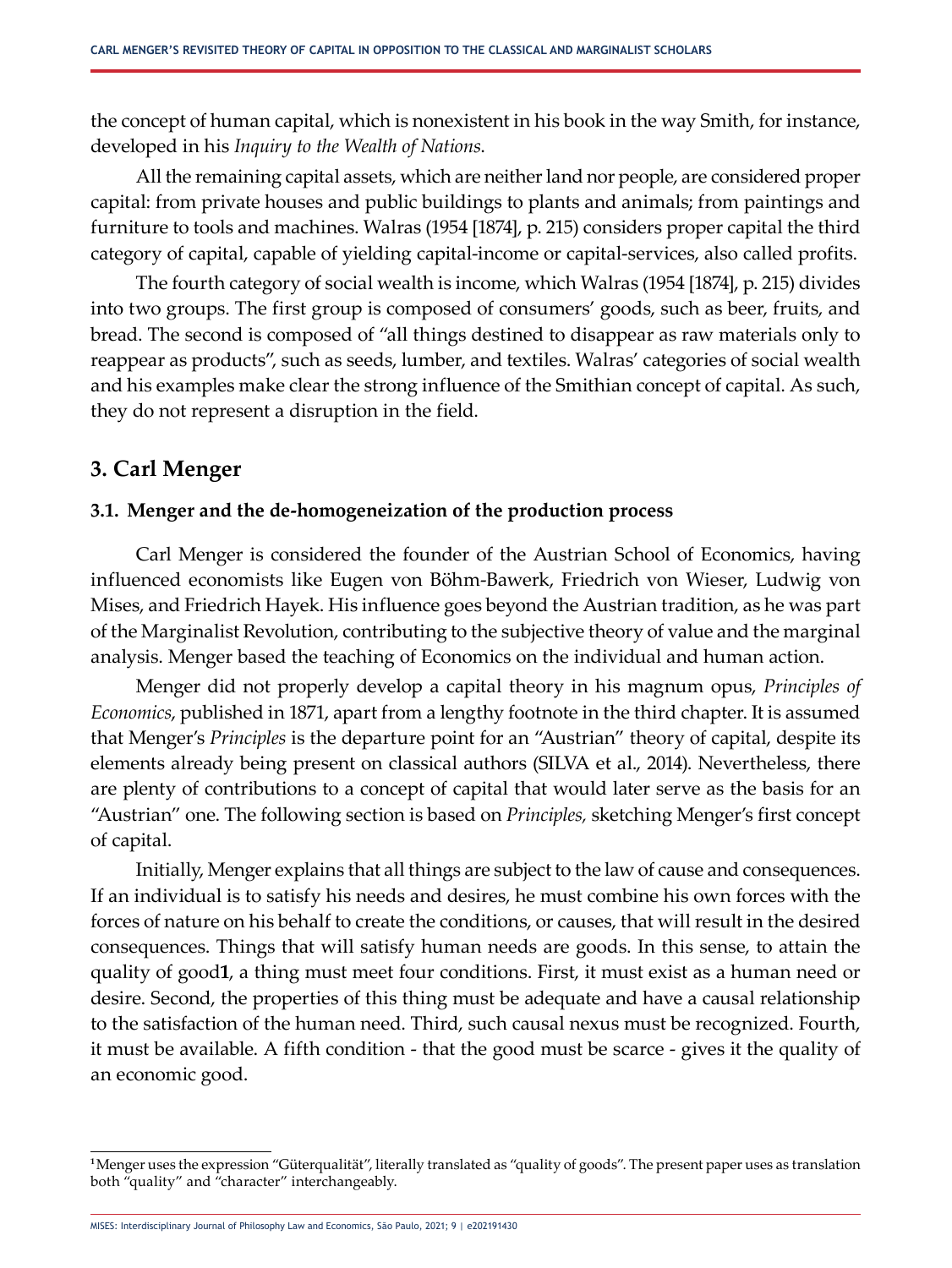The causal aspect of a good with the satisfaction of human needs is one of the preconditions for its quality. However, it is not a prerequisite for the quality of a good that it be directly related to the satisfaction of human needs. Declaring that something has the quality of good implies that it attends to some human need, but it does not mean a direct relationship. On the contrary, goods sometimes have a closer causal relationship to the satisfaction of needs, sometimes a more distant one, without losing their character of good. These goods, concerning the satisfaction of human needs, sometimes directly, sometimes indirectly, are distinguished between first, second, third (...) orders. Goods of lower orders satisfy human needs more directly, while goods of higher orders satisfy them more indirectly. As the good moves away from direct satisfaction, it increases in order.

First-order goods are those goods that can directly satisfy human needs and desires. On the other hand, second-order goods or higher cannot do it. Even though higher-order goods cannot directly satisfy human needs, they are considered goods because they can be transformed into first-order goods.

Unlike first-order goods, higher-order goods can only attain the quality of good if one has the corresponding complementary goods of higher-order at his disposal. Because higherorder goods can only satisfy human needs indirectly, after being transformed, they must be combined with other goods of the same order. Such considerations lead Menger (1871, p. 15) to formulate the "law of mutual dependence of goods", that is, to produce a first-order good, higher-order goods depend on the availability of complementary goods of the same order. Otherwise, they cannot attain the character of good.

A single higher-order good cannot satisfy one's needs, in this case indirectly, until the complementary goods of the same order, which human labor use together in production, are available. As a result, therefore, their character of good depends on this availability.

For example, a coconut tree can be a good for an individual lost in a forest. It satisfies the four conditions listed above: the individual is thirsty; the coconut tree has coconuts, which he can feed on; the individual knows that, when he reaches the coconut water, he will end his thirst; coconut trees are available in the middle of the forest. However, if he cannot gather and cut open the coconut, the coconut tree will not satisfy his need and, therefore, will not be considered a good.

Complementary goods are needed for production to be viable. In the previous example, a stick and a knife would be useful. Of course, human labor is also a complementary higherorder good. If the individual does not have instruments of this type, which are indispensable for gathering coconuts and extracting water from them, an acre of such trees will not attain the quality of good at all.

The transformation of goods of higher-order into goods of lower-order takes place in time, like every other process of change. Production is a transformation process, and the economy can be imagined as a system of transformations of higher-order goods into lower-order goods. The quality of good is not inherent to the product, but it is in the individuals' subjective evaluations, on how the object is interpreted in relation to the possible satisfaction of needs. Likewise, the position of a good in the production process, whether it is a good of a higher or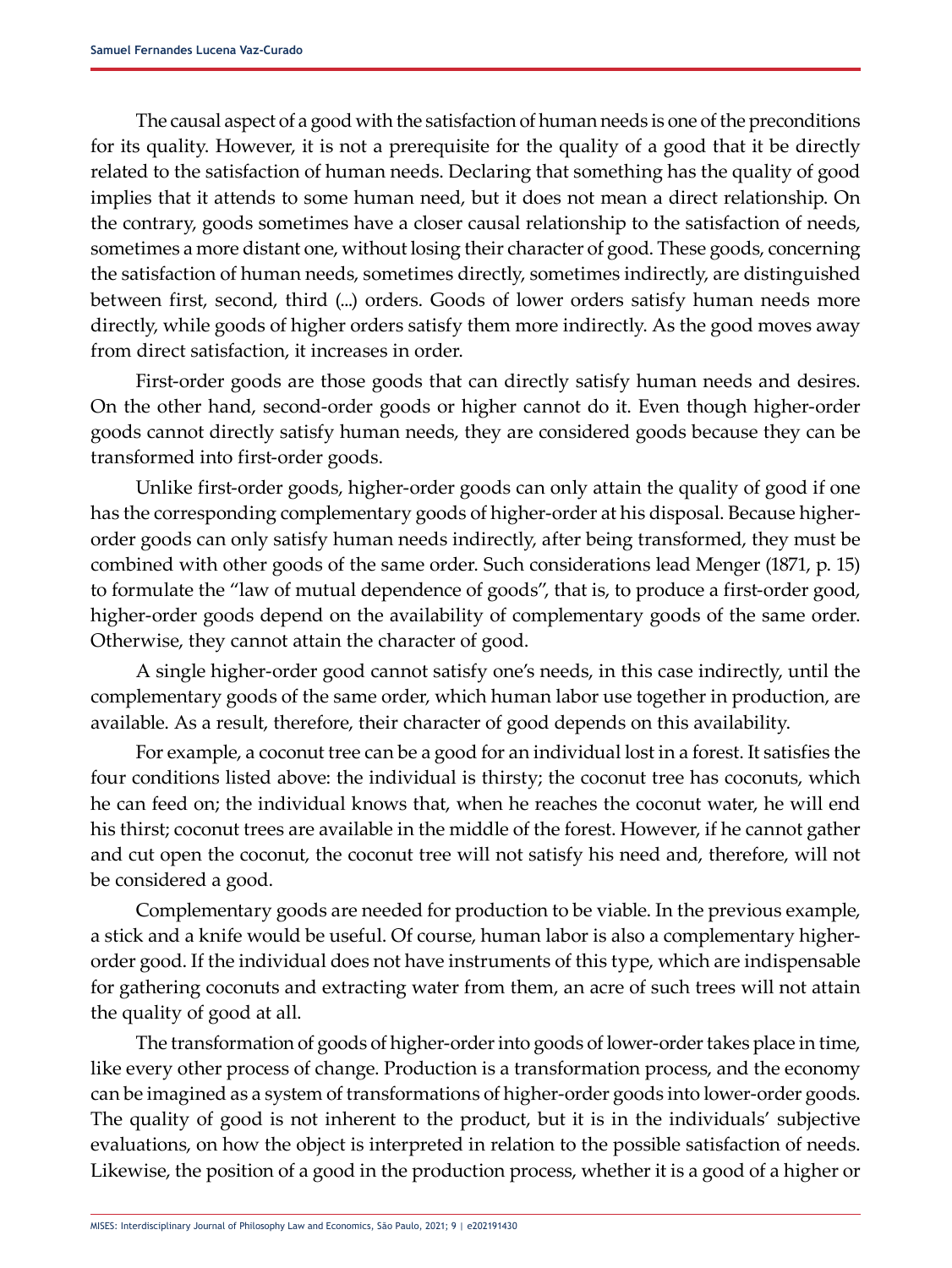lower order, is not inherent in the good either, being also the result of subjective evaluations. The law of mutual dependence of goods means that individual higher-order goods, such as machines and raw materials, are not homogeneous. Instead, they occupy different stages in the production process, depending on the view of those who conduct it. By this definition, Braun (2015) considers that Menger de-homogenized the production process.

The de-homogenized production process helps to explain the economic development of societies. Developed societies are characterized by the lengthening of the horizon of economic planning. While individuals living in simpler societies are concerned with planning their lives within a period of time not much longer than weeks or months, others in more advanced societies plan their future decades in advance. The lengthening of the economic planning time horizon means longer production processes. Individuals in an advanced society start a production process that will only be completed years later. The final product, the consumer good that will directly satisfy human needs, or, in Menger's expression, the first-order good, will be ready for consumption only years after the start of the production process. In short, the characteristic of developed societies is the extension of economic planning and, consequently, of the production structure.

The extension of the employment of higher-order goods, which causes a continuous expansion in the availability of consumer goods, is only possible when men expand their thrifty activities to ever more distant time periods. Such provident activities mark the cultural development (*Culturentwicklung*) of men, as Menger (2007 [1871], p. 153) exemplifies:

A primitive Indian is occupied incessantly with the task of meeting his requirements for a few days at a time. A nomad who does not consume the domestic animals at his command but decides to breed them for their young is already producing goods that will become available to him only after a few months. But among civilized peoples, a considerable proportion of the members of society is occupied with the production of goods that will contribute only after years, and often only after decades, to the direct satisfaction of human needs.

It is proper at the beginning of a new development phase that individuals use goods of the next higher-order, lengthening the horizon of their economic plan. Part of these goods already existed, despite not having any economic application until then. Given that they were not scarce, such non required goods had the quality of goods, but not *economic* goods. Under this new development phase, such goods start to be used in the production process, but still do not attain the economic character. On the other hand, part of the complementary higherorder goods already attained the economic character, as they served to satisfy human needs before the lengthening of the production process.

Thus, Menger explains that what prevents progress in the employment of higher-order goods to satisfy human needs is not the limited quantities of goods. Instead, the progress of economizing men is limited by the subjective choice of employing available goods to satisfy human desires only in a more distant period of time. This means that goods are already available for individuals, but they are being used for a production process that will end in the future. The subjective change of individuals is what allows for economic progress. For this reason, Menger refers to such progress as "Culturentwicklung", that is, cultural development.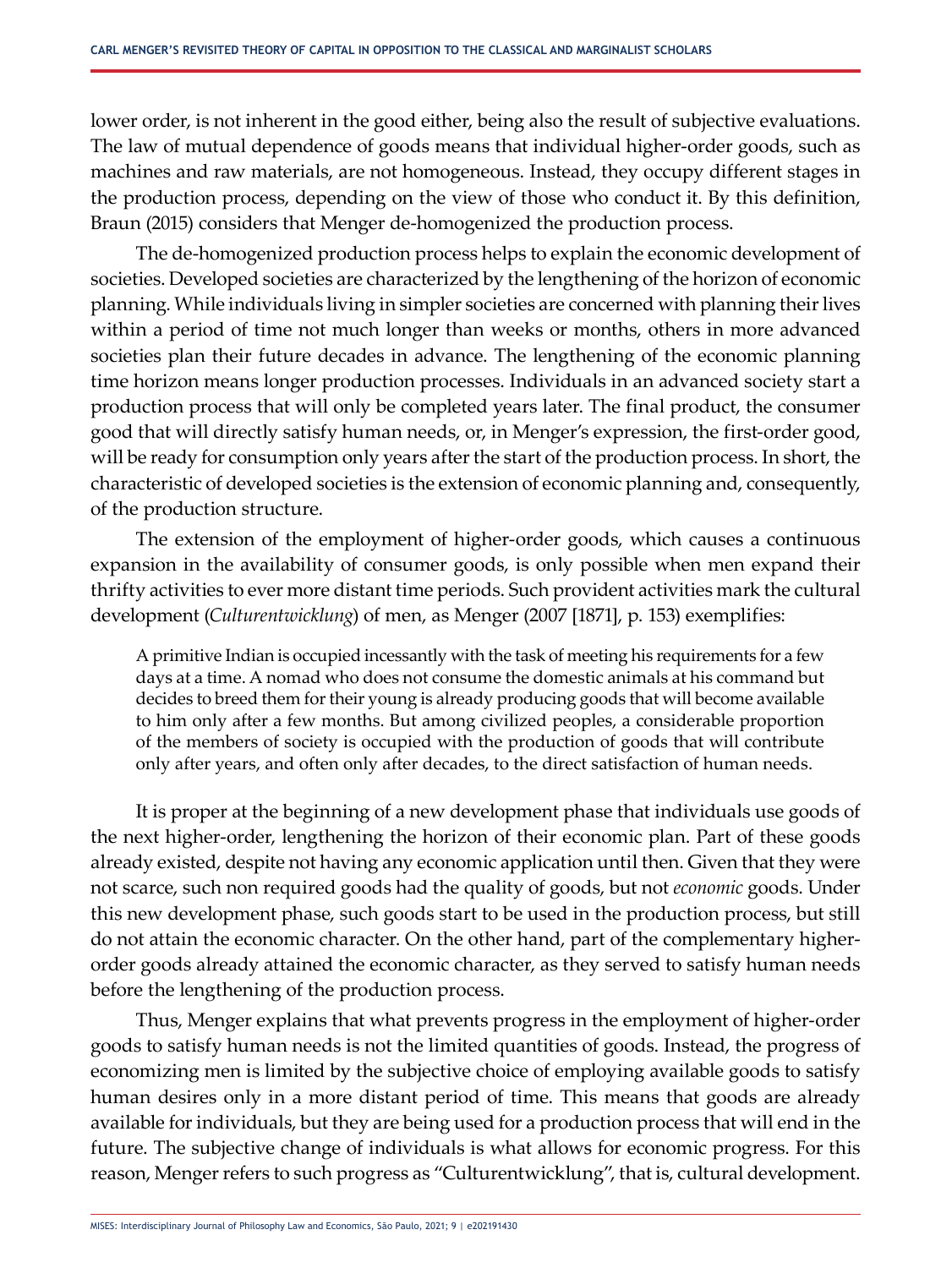In this context, Menger defines capital. He says that, with the continuous development of civilization, individuals can only participate in such progress if they have command of capital, which he defines as quantities of economic goods of higher-order in the present for future periods of time. Menger also considers capital economic goods of any kind, when a brisk commerce has already developed, and goods of all kinds may be exchanged freely.

However, Menger is cautious with his definition. Command of capital cannot contribute by itself to the increase of consumption goods. Instead, command of capital is a means to the better and more complete satisfaction of their needs. In other words, capital must go through a transformation process until it becomes first-order goods, but the command of capital alone does not guarantee this process.

On a two-page footnote, Menger expands his view on capital. Instead of focusing on the technical issue, capital must be understood in economic terms. Therefore, "the classification of goods into means of production and consumption goods (goods of higher-order and goods of first-order) is scientifically justified but does not coincide with a classification of wealth into capital and non-capital" (MENGER, 2007 [1871], p. 303). Also, capital does not refer to all items of wealth that permanently yield an income. In other words, capital is not equivalent to production goods (BRAUN, 2015).

Then, Menger repeats the definition of capital he gave in the main text: quantities of economic goods available in the present for future periods of time. To be considered capital, such quantities of economic goods must simultaneously satisfy two conditions. The first condition is that capital must be available for the long production process, in the economic rather than in the technical sense. If the quantities of economic goods are available only for a short period of time, soon losing their productivity, they are not capital. The second condition is that the economizing men, through the amounts and kinds of goods available, must command the complementary goods necessary for transforming higher-order goods into lower-order goods.

Menger also points out that higher-order goods *per se* are not capital, but only combinations of them (BRAUN, 2015). This represents the main difference between capital and items of wealth that yield an income: the latter are durable goods; the former is a set of complementary higher-order goods. The service of durable goods has by itself the quality of economic good. They can be considered capital only when combined in a production structure.

In the final part of his footnote, Menger critiques what he calls a much too narrow concept of capital, which calls it *sums of money*. In developed economies, where trade is extensive, capital is regarded in terms of money. Because of such convenience to require and trade for it, capital is mistakenly interpreted as sums of money in ordinary life. What is all but a particular form of capital has been regarded as the concept itself, because businessmen, especially, do not reckon capital heterogeneously (BRAUN, 2015). This narrow concept is contrasted by another mistaken concept of capital, in which the money form is not considered capital at all.

On the one hand, such opposing views on capital are explained by a mercantilist concept; on the other, by its opponents. Menger settles the question by defining sums of money only as a convenient form of capital suitable for trade. By quoting Karl Knies, Menger (2007 [1871], p. 305) recognizes the importance of the money-capital for the economic development of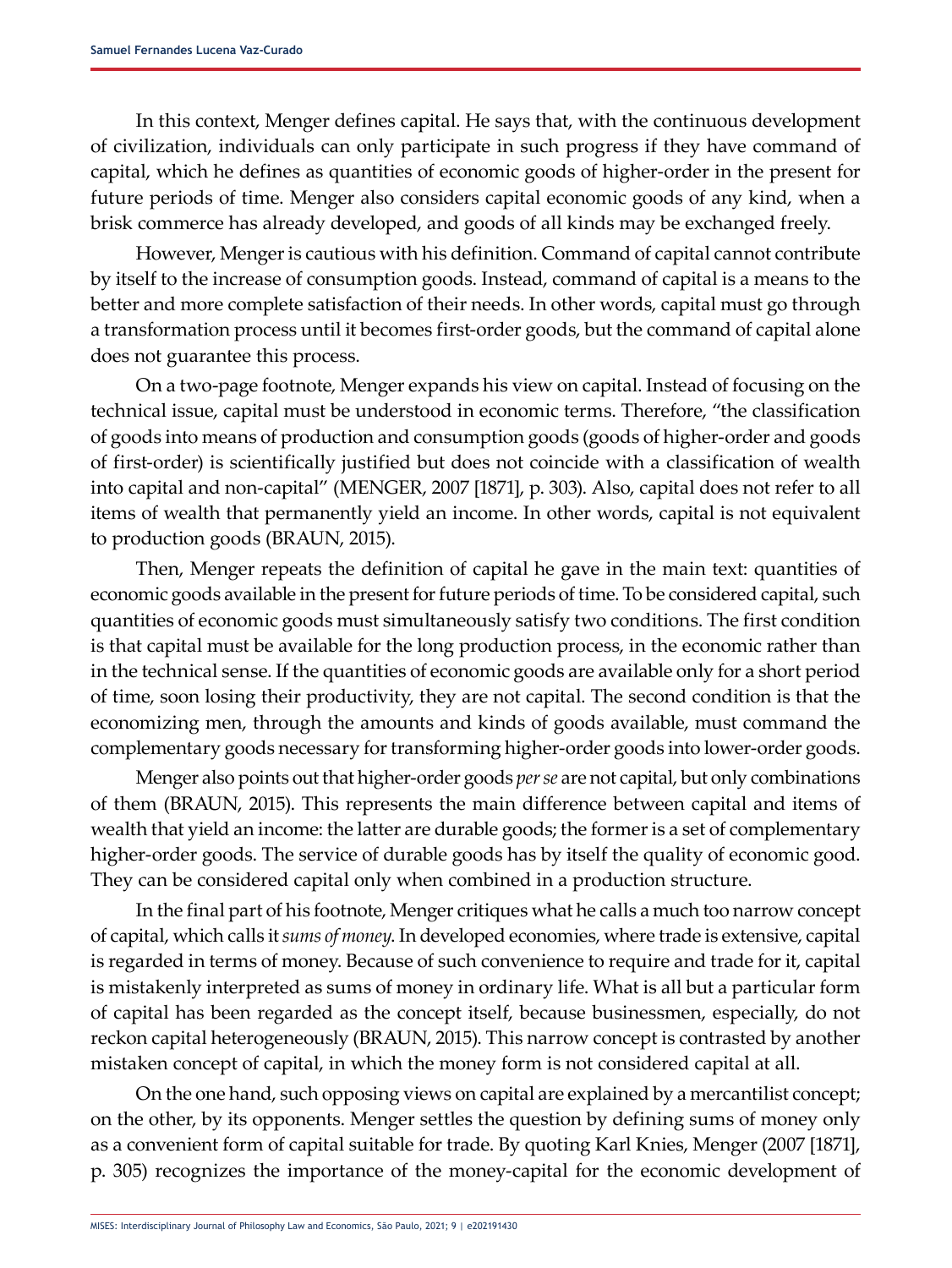nations, as it facilitates the transfer of capital and capital goods, and its transformation and application into any desired forms. Nonetheless, "the concept of money is entirely foreign to the concept of capital".

## **3.2. Menger's revisited popular concept of capital**

Seventeen years after publishing the first edition of his *Principles*, Menger published a paper changing his previous view. Published in 1888, *Zur Theorie des Kapitals*, translated by Braun (2020) as "Contribution to the Theory of Capital", is divided into five parts. After the first four parts reflecting on four different interpretations of the concept of capital, the last part brings Menger's reviewed concept of capital. In 1888, Menger translated an abridged version of the article to French, and the original German version was translated to Spanish in 2007. Despite these translations, Menger's contribution remains somewhat overlooked, and Braun (2020) seeks to change this by translating the last part of the paper to English. The following section is based on the original German version of Menger's article, referring to Braun's translation.

Hayek (1934, p. 410) argues that *Zur Theorie des Kapitals* disagreed with Bawerk's definition of capital in the first part of his *Capital and Interest*, and that Menger's goal was to "rehabilitate the abstract concept of capital as the money value of the property devoted to acquisitive purposes against the Smithian concept of the 'produced means of production'".

Braun (2020, p. 559) conjectures that scholars of the Historical School influenced Menger's revisited concept of capital. This "change of mind" bridges this school with the Institutional school that succeeded it, and the Austrians. Petrzak (2020) notes that Menger had been confused on the subject, being closer to a common parlance concept of capital years before publishing his *Principles*.

In *Zur Theorie des Kapitals*, Menger abandons the concept of capital as a heterogeneous structure of higher-order goods. Against the traditional economics theories holding capital as produced means of production, Menger brings the capital concept closer to common parlance. By this approach, Menger distances himself from what is usually understood as the Austrian capital theory, but foreshadows Mises' concept of capital. In fact, Menger and Mises were closer to an institutional theory (BRAUN et al., 2016).

By common parlance, Menger (1888) means the language of businessmen, who interpret capital as a homogeneous concept, as sums of money on ordinary business accounts. Mill (1871 [1848], p. 68) had already dismissed this interpretation of capital as synonymous with money, calling it a "misapprehension". Menger (2007 [1871], p. 304) himself had considered the homogeneous concept of capital as "much too narrow" in *Principles*. Therefore, Menger's (1888) new concept is a clear turning point in his interpretation.

For Menger (1888, p. 2), it is an error, which "cannot be disapproved of enough", when a science uses expressions already popular for essentially different categories of phenomena. By adopting a concept of capital in a narrower or broader sense, but in all different to common life language, economic scientists cause confusion and ambiguity. In fact, Fisher (1904) unavoidably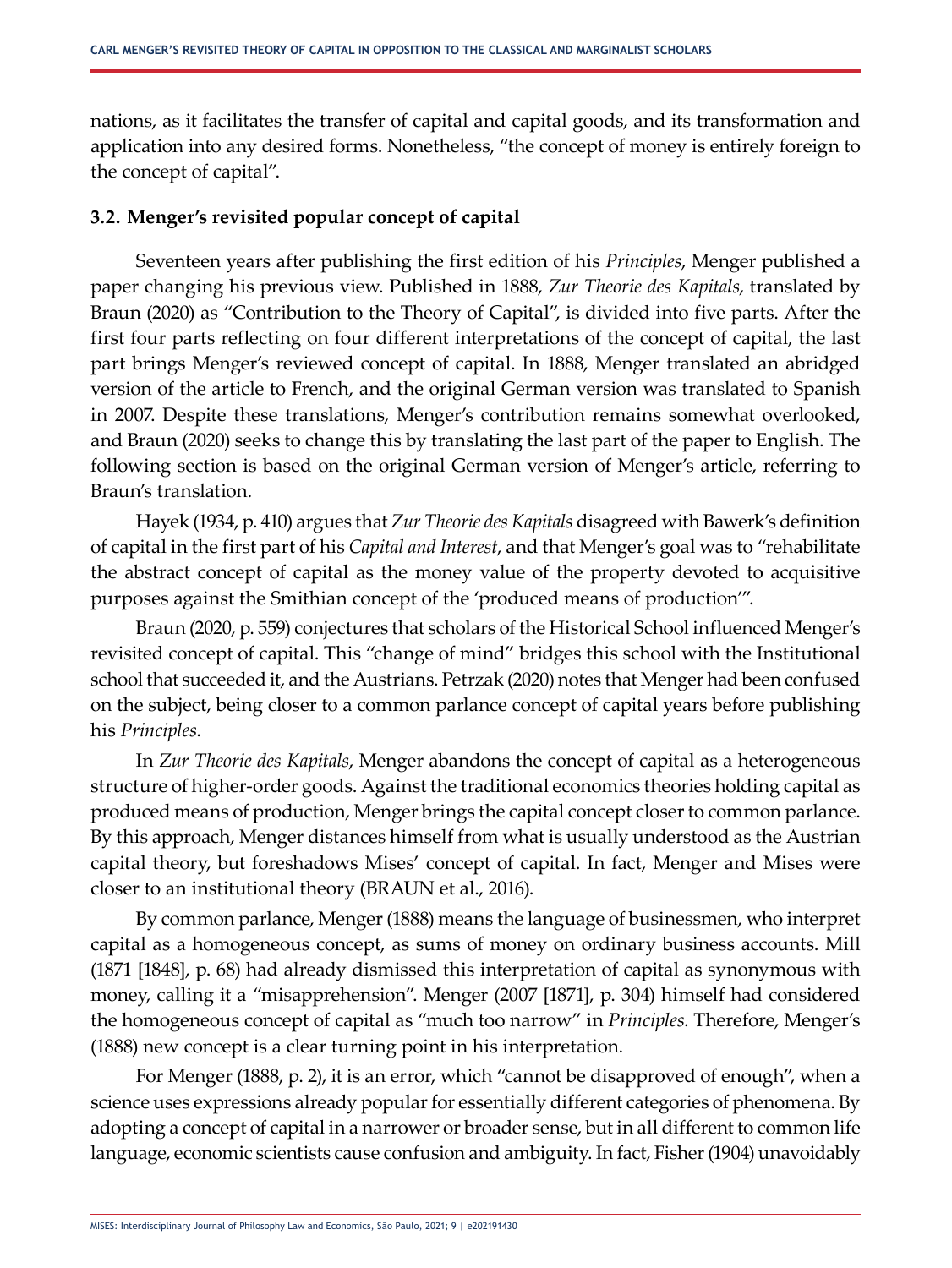reinforces Menger's theory, recognizing that the definitions of capital before Adam Smith were all different from the scientific one, but still present in the business language.

In his view, capital was not supposed to be understood from its technical sense and thus related to the production process. Capital is not a heterogeneous production factor, but rather a homogeneous character expressed in terms of money (BRAUN, 2015). The realistic concept of capital relates to economic goods, independent from their technical nature, of which its value is calculated in terms of money. Menger (1888, p. 40) considers capital as sums of money that generate income and are expressed in business accounts. In other words, capital is the object of economic calculation and is understood as money and all sorts of goods that appear as monetary sums in business accounts.

Menger (1888, p. 4) starts his article by investigating the different basic concepts of capital in Economics. From the microeconomic (*Singularwirtschaft*) viewpoint, capital theories are divided into three groups. The first refers capital to an individual's wealth devoted to income generation in contrast to reserves for use. The second, capital as the means of production in opposition to the products themselves. The third, as products devoted for production as opposed to other kinds of goods that participate in production (natural goods and labor). This third group is also referred to as the conception of capital as produced means of production. In Macroeconomics (*Volkswirtschaft*), Menger (1888) criticizes the concept of capital from the standpoint of society.

Menger (1888) dismisses the first microeconomic concept of capital, that of wealth dedicated to the acquisition of income, saying that such theory disregards the complexities of the income phenomenon. This viewpoint focuses on the etymology of the word *capital*, not collaborating directly to a theory of income (BRAUN, 2015).

The second notion is of capital as means of production. Menger advocated a similar concept in his *Principles*, being further developed as the "Austrian" capital theory. Because of this, Braun (2015) considers it relevant to understand this viewpoint. Menger (1888) does not throw away all he said in his *Principles*. In fact, he reinforces the relevance of the classification of goods into lower and higher orders, according to the proximity of the direct satisfaction of human needs, warning that such distinction does not coincide with the classification of goods into capital.

Menger (1888) rejects the theories that take higher-order goods, a combination of higherorder goods, or a heterogeneous structure of them as capital, regardless of these goods being produced or not, because such theories refer to the technical instead of the economic point of view. Thus, Braun (2015, p. 86) concludes that Menger "recants what he said about capital" in his *Principles*. For Menger (1888), a combination of higher-order goods is used every day in households, but such combination has nothing to do with capital theory.

The third and last microeconomic concept analyzed is capital as produced means of production, a definition Adam Smith proposed. Menger (1888) opposes this view beginning with the triad capital, labor, and land. For him, such a triad is untenable, since any natural factor, to be useful for production, requires the investment of labor. In this sense, both products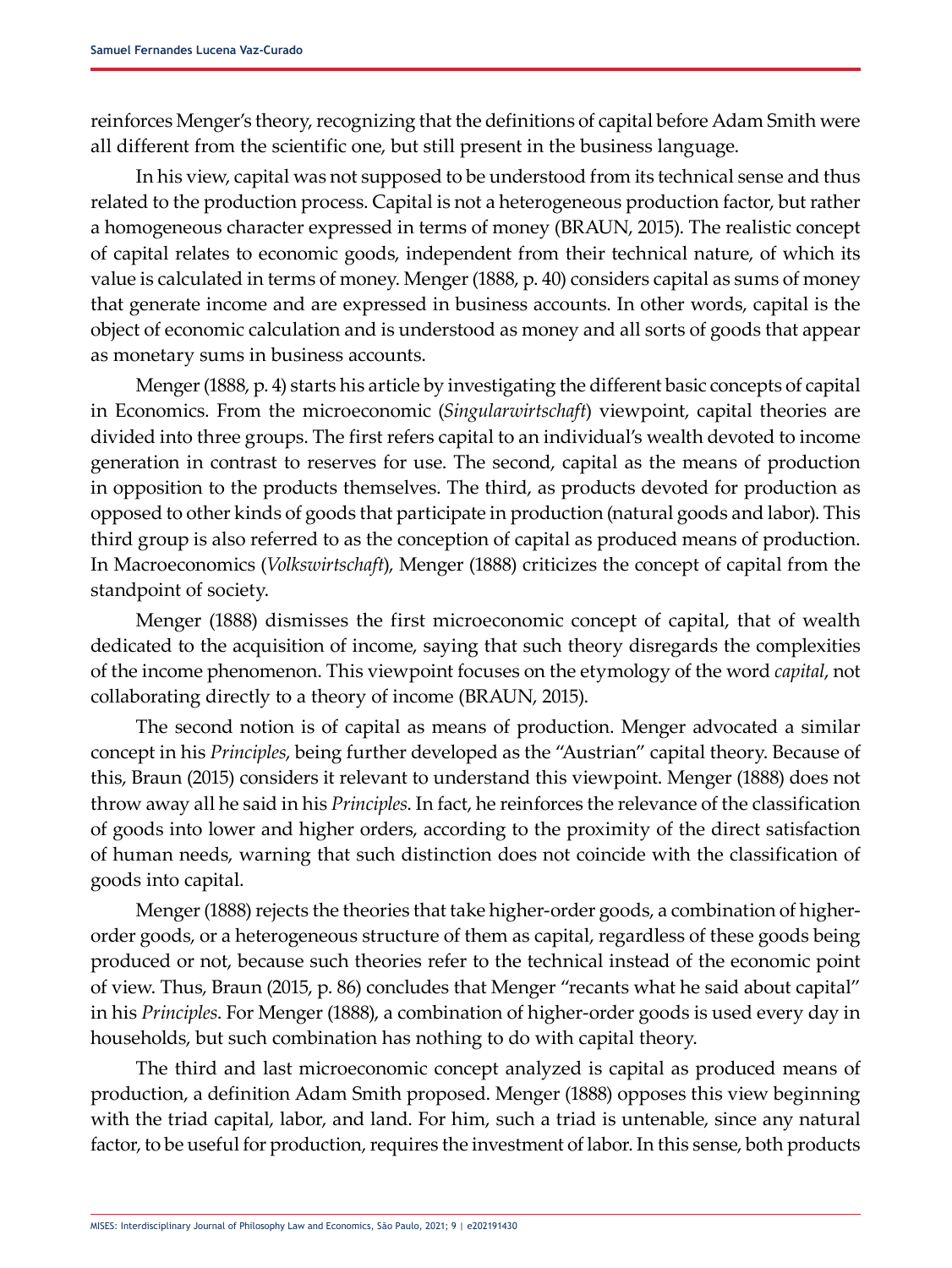and natural factors can become capital. It all depends on the entrepreneur, and his subjective appreciation. In short, the technical origin of a production factor is indifferent (BRAUN, 2015).

The fourth theory, the macroeconomic point of view, regards capital as a term arising from individuals to the whole society as a single subject (BRAUN, 2015). Beyond the critique of considering capital from a technical perspective, Menger (1888, p. 32) also critiques the macroeconomic theory as a whole, dismissing the economy as "an economic agent itself". On the contrary, "the economy is an organism of economic agents" who make decisions respective to their individual needs, not those of the nation.

In contrast to these concepts, and after a thorough investigation to reject their errors, Menger (1888, p. 4) proposes a "realistic conception of capital", which he understands as that of business, not the scientific or economic one. By "realistic", Menger (1888) means a concept familiar to businessmen, obtained both from the observation of life and the practical occupation (BRAUN, 2020).

In short, Menger (1888, p. 37) defines capital as "sums of money that are dedicated to the generation of income". Here, sums of money are understood in the sense of "components of a person's acquisitive assets". Nonetheless, money and capital are not confused in the business language. Menger proceeds to give several examples of the use of the word money in common parlance only as an elliptical expression, such as "cheap" or "expensive" money, as opposed to the literal expression.

There are three categories of assets that Menger (1888) considers capital. The first one is interest-bearing loans, which are capital as such and consist of the most evident example. The second is actual amounts of money intended for productive investments, which are also capital. The third is business assets, regardless of their technical nature, represented as an acquisitive sum of money. The assets in the third category are capital, but only in terms of calculation.

In business language, businessmen are used to saying that a person possesses a wealth of many thousands of dollars without having a single dollar at his disposal. The same reasoning applies to capital. For instance, merchants possess a stock of goods for future sale, calculated for economic purposes in terms of money and thus considered capital. In fact, the concept of capital always rests in terms of economic calculation (MENGER, 1888).

In the broader view, capital is the corpus of the business, or its original wealth, consisting of, or calculated in money. In the narrower sense, capital is understood as all business assets, consisting of or calculated in money. When it comes to defining fixed and working or circulating capital, the distinction derives from the technical characteristic of the asset. If the component of the corpus of the business is used in production, its monetary value is called fixed capital; if it is technically consumed or sold by the business, its monetary value is called circulating or working capital.

While productive assets may still be calculated in terms of commodities in some branches of the economy, money-driven enterprises calculate in terms of money, which explains the historically earlier appearance of the capital phenomenon in them. With the evolution of monetary economies, the dichotomy between capital and land tends to disappear, since land is calculated in monetary terms, thus assuming the character of capital.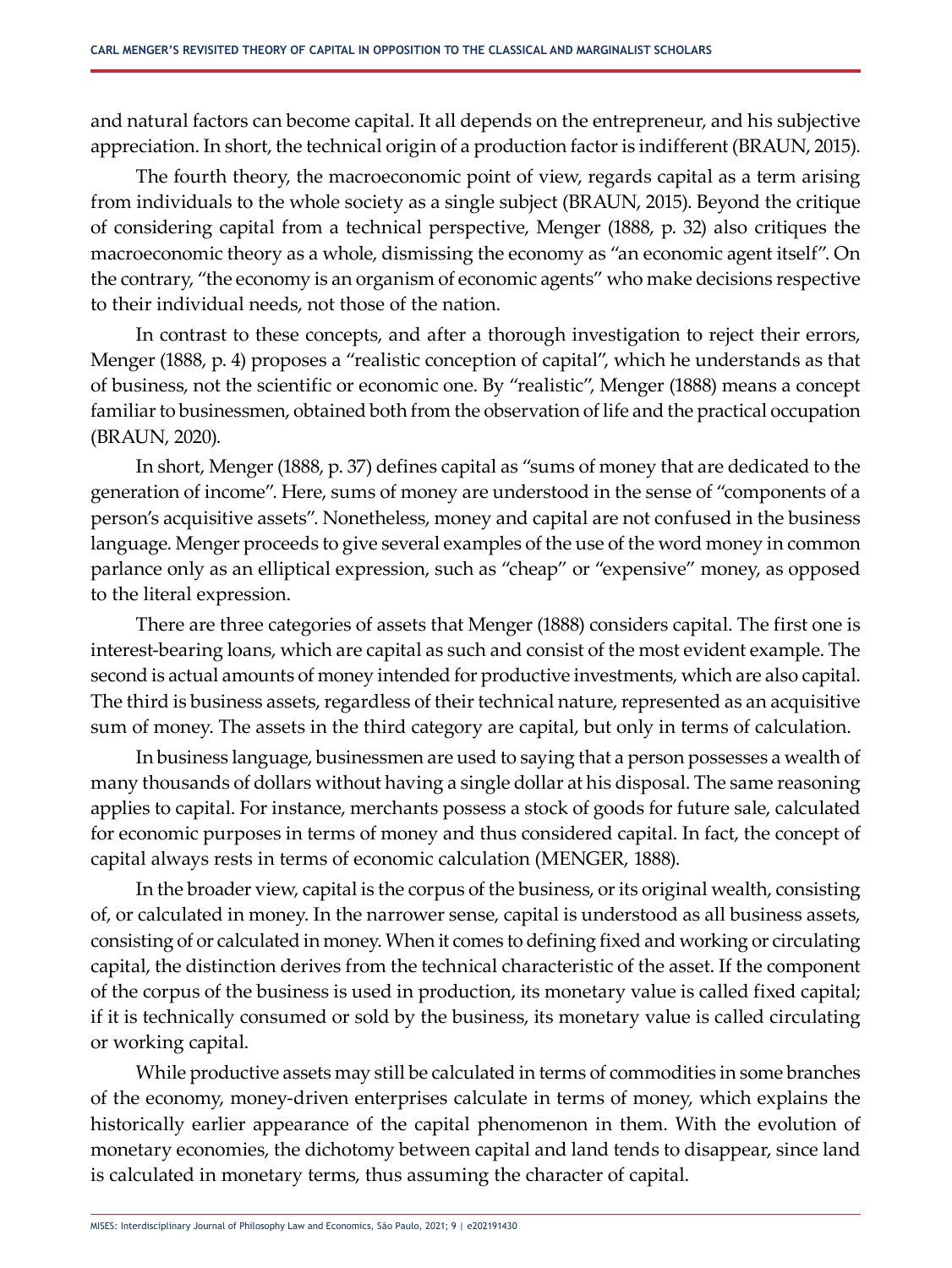By focusing on the evolution of monetary economies, Menger (1888) seems to refer to the development of capitalism and the consequent widespread monetary calculation. Such interpretation forms the starting point for a theory of capital that would be better suited to understand the capitalist system, in opposition to the concept of capital in Adam Smith and his successors (BRAUN, 2017).

Böhm-Bawerk (1921), after careful and repeated analysis, dedicates a few pages to investigate the concept of capital in *Zur Theorie of Capital*. For Böhm-Bawerk, the popular notion of capital rests in an oscillating base, as it varies according to subjective reactions. Menger (1888) recognized this as well. Notwithstanding, Böhm-Bawerk disagrees with Menger and concludes that this lack of objectivity serves no purpose in economic science.

Additionally, the popular concept of capital may represent a transitional stage from the economic enterprise with no money to that with money. If that is the case, Böhm-Bawerk (1921) argues that, on the one hand, only the linguistic usage of the term capital in the present is of interest, and, on the other, once this transitional stage is over, the popular concept loses its peculiarity, being demoted to a synonym to wealth. Thus, Böhm-Bawerk disregards Menger's (1888) popular concept in favor of the Smithian more objective and scientific concept.

Notwithstanding Bawerk's critique of Menger's concept, and the evolution of an Austrian capital theory in opposition to it, Menger was not alone in adopting a concept of capital as in the businessmen language. Mises also interprets the concept of capital in terms of economic calculation. Like Menger (1888), and in disregard of the technical point of view, Mises (1949, p. 262) defines capital as "the sum of the money equivalent of all assets minus the sum of the money equivalent of all liabilities as dedicated at a definite date to the conduct of the operations of a definite business unit". The clear distinction between the physical and the financial concepts of capital is essential for investigating the different economic phenomena. For instance, Lewin and Cachanosky (2020) develop a theory of capital that is both consistent with Mises' definition and suitable to the investigation of the business cycle from an Austrian standpoint.

# **Final considerations**

This paper aimed to understand how different the concept of capital as in business language is from the concept of capital as produced means of production. The latter notion is usually adopted by economists that favor the technical instead of the economic viewpoint. To appreciate Menger's (1888) revisited theory of capital and fully capture the context of his writings, the paper analyzed the theories of Classical and Marginalist economists.

In bringing Menger's somewhat overlooked article to light, this paper opens a path for investigating all the implications that it poses. One of these is the theory of capitalism. The capital theory must be regarded as an inalienable part of the capitalist system. Without a proper concept of capital, there can be no correct understanding of capitalism (BRAUN, 2017). In this sense, capital as produced means of production cannot explain the specificities of the capitalist system, because means of production have been produced long before the Industrial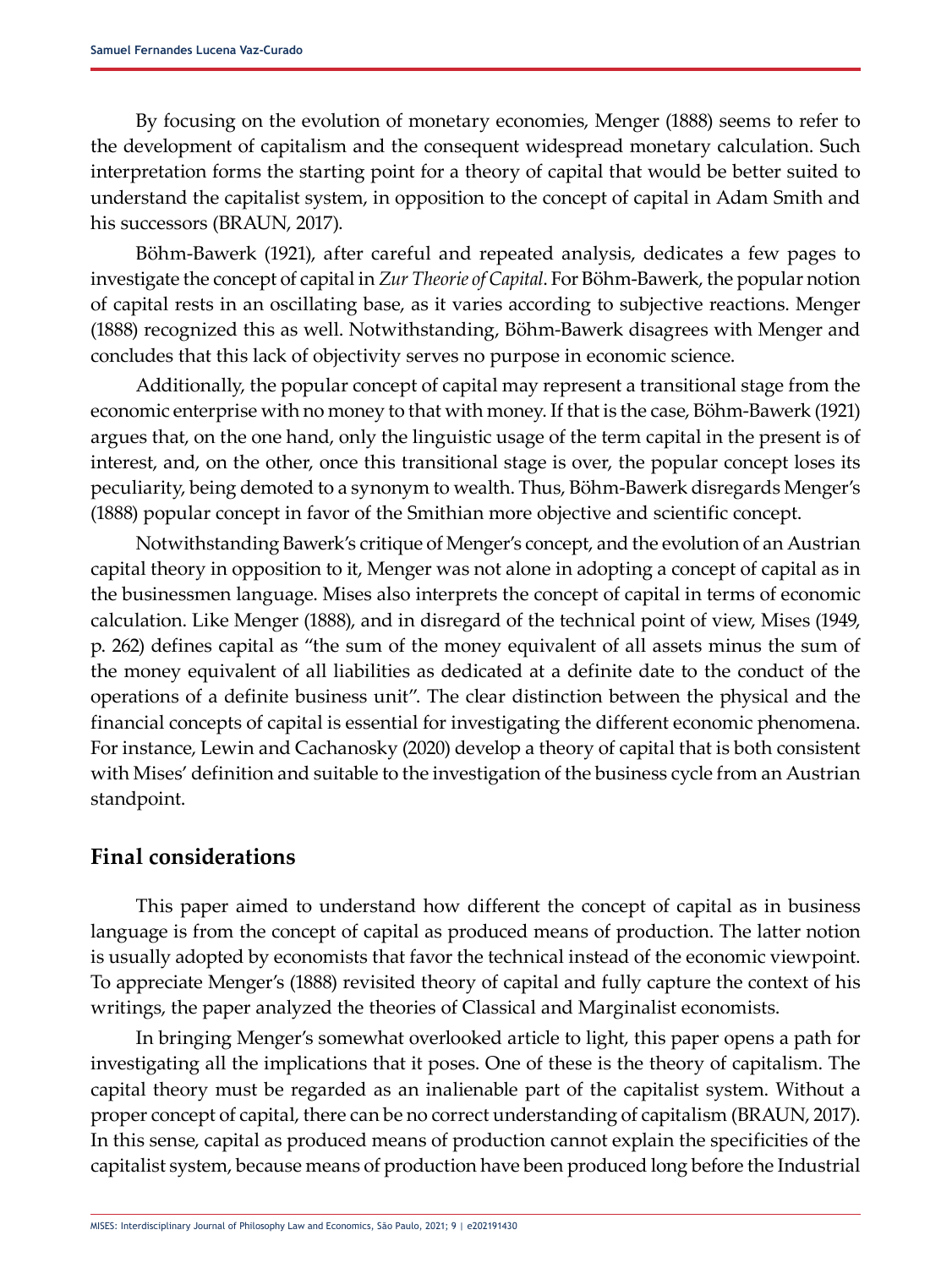Revolution. For instance, Ricardo (1937 [1817]) recognized that even the simplest activities of the most primitive stages of an economy required the use of capital. In the Austrian theory developed from Menger's *Principles*, capital is related to the production process *per se*, regardless of the prevailing economic system (ENDRES; HARPER, 2011). A better-suited analysis of the capitalist system would be the concept of capital as in economic calculation, an approach proposed by Menger (1888). Hodgson (2014) also points that the way for better understanding Capitalism is to return to the pre-Smithian notion.

The concept of capital as in common parlance becomes ever more widespread with the development of the monetary economy and business accounting. Mises (1949) favors a definition of capital as in economic calculation, which opens the field for a connection between Austrian and Institutional economic theories (BRAUN et al., 2016). Despite dismissing the popular concept of capital for being too subjective, Böhm-Bawerk (1921) admits that it would be a surprisingly simple and attractive solution. Jevons (1965 [1871], p. 243) does not take a similar path to that of Menger (1888). However, he also recognizes that "much clearness would result from making the language of Economics more nearly coincident with that of commerce".

The concept of interest generates even more debate in economics. The present paper is limited to the research on the concept of capital, without further studying the theory of capital interest, which would require a complete and most likely longer article. This endeavor presents itself as a path for future research, and the present paper can serve as the starting point for it.

# **References**

BÖHM-BAWERK, Eugen von. **Kapital und Kapitalzins**: Positive Theorie des Kapitales, zweite Abteilung, zweiter Band. Jena: Gustav Fischer, 1921.

BRAUN, Eduard. Carl Menger's Contribution to Capital Theory. **History of Economic Ideas**, v. 23, n. 1, 2015.

BRAUN, Eduard. Carl Menger: Contribution to the Theory of Capital (1888). **Journal of Institutional Economics**, v. 5, n. 16, 2020.

BRAUN, Eduard. The Theory of Capital as a Theory of Capitalism. **Journal of Institutional Economics**, v. 13, n. 2, 2017.

BRAUN, Eduard; LEWIN, Peter; CAHANOSKY, Nicolás. Ludwig von Mises's Approach to Capital as a Bridge between Austrian and Institutional Economics. **Journal of Institutional Economics**, v. 12, n. 4, 2016.

ENDRES, Anthony, and HARPER, David. Carl Menger and His Followers in the Austrian Tradition on the Nature of Capital and Its Structure. **Journal of the History of Economic Thought**, v. 33, n. 3, 2011.

FETTER, Frank Albert. Recent Discussion of the Capital Concept. **Quarterly Journal of Economics**, 1900.

FISHER, Irving. Precedents for Defining Capital. **Quarterly Journal of Economics**, v. 18, n. 3, 1904.

FISHER, Irving. What is Capital? **The Economic Journal**, v. 6, n. 24, 1896.

HAMBERGER, Klaus. Böhm-Bawerk, Jevons and the 'Austrian' theory of capital: 'a quite different relation'. **The European Journal of the History of Economic Thought**, v. 8, n. 1, 2001.